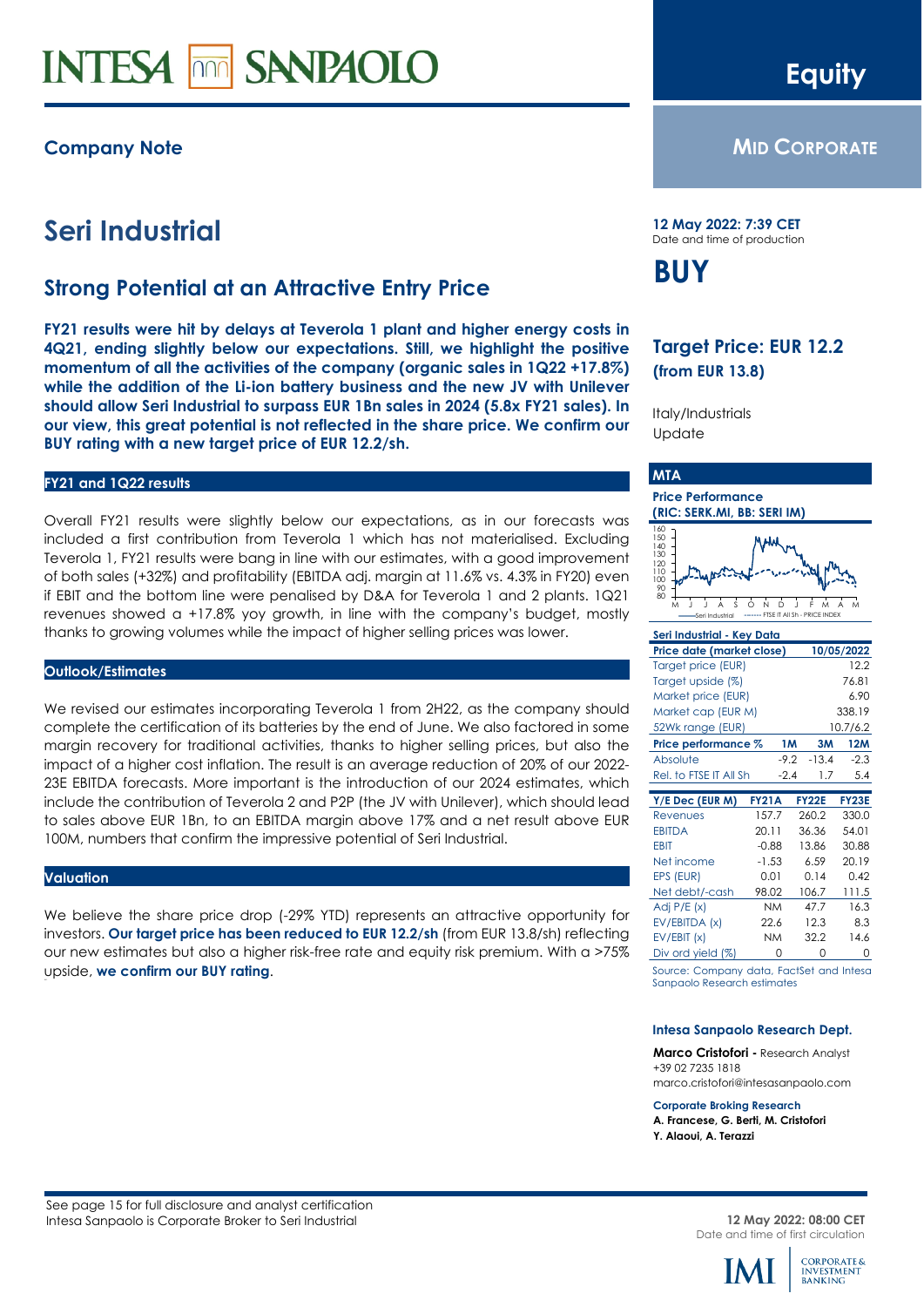### **FY21 and 1Q22 Results**

### **FY21 results**

Seri Industrial reported a good set of results in FY21, with a sharp sales acceleration and a strong improvement of the EBITDA margin, now close to 2019 level. However, the bottom line was hit by much higher D&A costs, coming to a negative net result of EUR 1.5M (positive for EUR 0.5M on adjusted basis). Overall, FY21 results were slightly below our expectations as in our forecasts was included a first contribution from Teverola 1 which has not materialized. Excluding Teverola 1, FY21 results were bang in line with our estimates.

**Sales up 32% in FY21:** Seri Industrial reported revenues broadly in line with our expectations and a strong growth in 4Q22 (+38.1%), even if Teverola 1 did not contribute. Consolidated revenues reached EUR 177.1M in FY21 including EUR 7.8M of internal work. In the second half of the year sales were up 22% vs. 2H20. In detail, Seri Plast (plastic materials) sales reached EUR 104.7M with a growth of 33.7% (+10% above estimates in 2H21), in line with our expectations, while FIB (lead-acid batteries) grew by 30.8% to EUR 74.6M, surpassing our estimates thanks to the strong acceleration reported in 4Q21 (+70%);

#### **Seri Industrial – 4Q21 and FY21 Sales breakdown**

| <b>EUR M</b>       | 4Q20A  | 4Q21A  | vov %l | 2020A  | 2021A  | $\mathsf{v}\mathsf{ov}\mathscr{T}_\mathsf{o}$ |
|--------------------|--------|--------|--------|--------|--------|-----------------------------------------------|
| <b>Plastics</b>    | 26.3   | 30.7   | 16.6   | 78.3   | 104.7  | 33.7                                          |
| <b>Batteries</b>   | 8.4    | 31.2   | 70.0   | 57.0   | 74.6   | 30.8                                          |
| Others & corporate | $-1.5$ | $-2.2$ | 50.2   | $-1.3$ | $-2.1$ | 60.9                                          |
| <b>Total sales</b> | 43.2   | 59.7   | 38.1   | 134.0  | 177.1  | 32.2                                          |

Source: Intesa Sanpaolo Research elaboration on company data

 **EBITDA margin reached 11.4%** compared with our 13.6% expectation due to the lack of revenues from Teverola 1 and to rising costs in the last part of the year (the company reported higher energy costs for EUR 1.3M in 4Q21), which are generally transferred to customers in a couple of months. Still, the margin strongly improved in 2H21 reaching 12.6% (13.3% on adjusted basis) compared with 3.9% in 2H20, driven by the volume recovery and higher production efficiencies. Seri Plast reach 10.7% margin and FIB 13.1%;

#### **Seri Industrial – 1H21, 2H21 and FY21 EBITDA breakdown**

| <b>EUR M</b>     | <b>IH20A</b> | <b>H21A</b>              | $\mathsf{v}\mathsf{o}\mathsf{v}\mathsf{v}$ | <b>2H20A</b> | <b>2H21A</b> | vov % | 2020A  | 2021A | $\mathsf{v}\mathsf{o}\mathsf{v}\mathop{\%}$ |
|------------------|--------------|--------------------------|--------------------------------------------|--------------|--------------|-------|--------|-------|---------------------------------------------|
| <b>Plastics</b>  | . .          | 5.8                      | 437.8                                      | 4. I         | 5.3          | 29.5  | ے.ر    |       | 14.9                                        |
| % margin         | 3.5          | $\overline{\phantom{a}}$ |                                            | 8.6          |              |       | 6.6    | 10.7  |                                             |
| <b>Batteries</b> | $-0.2$       | 2.9                      | ΝM                                         | $-0.3$       | 6.9          | NMI   | $-0.4$ | 9.8   | <b>NM</b>                                   |
| % margin         | $-0.7$       | 10.8                     |                                            | $-0.8$       | 4.4          |       | $-0.7$ | 13.1  |                                             |

NM: not meaningful; Source: Intesa Sanpaolo Research elaboration on company data

- **Negative EBIT due to growing D&A costs:** as expected, Seri Industrial was hit by higher D&A costs as it started to amortise Teverola 1, which will generate sales only in 2022, with an impact of around EUR 9.5M and by D&A on Teverola 2 for EUR 1.3M. Stripping out these costs, EBIT would have been positive for EUR 9M with 5.1% margin;
- **Net result negative for EUR 1.5M**. After EUR 3.8M of financial charges and a positive fiscal impact of EUR 3.2M the bottom line was negative for EUR 1.5M (EUR 0.5M on adjusted basis). In 2H21 net result was positive for EUR 2.6M. Seri Industrial will not distribute dividends;

#### **FY21 results in line with strong sales and EBITDA growth**

**Remarkable margin improvement in 2H21**

**Higher D&A costs depressed EBIT**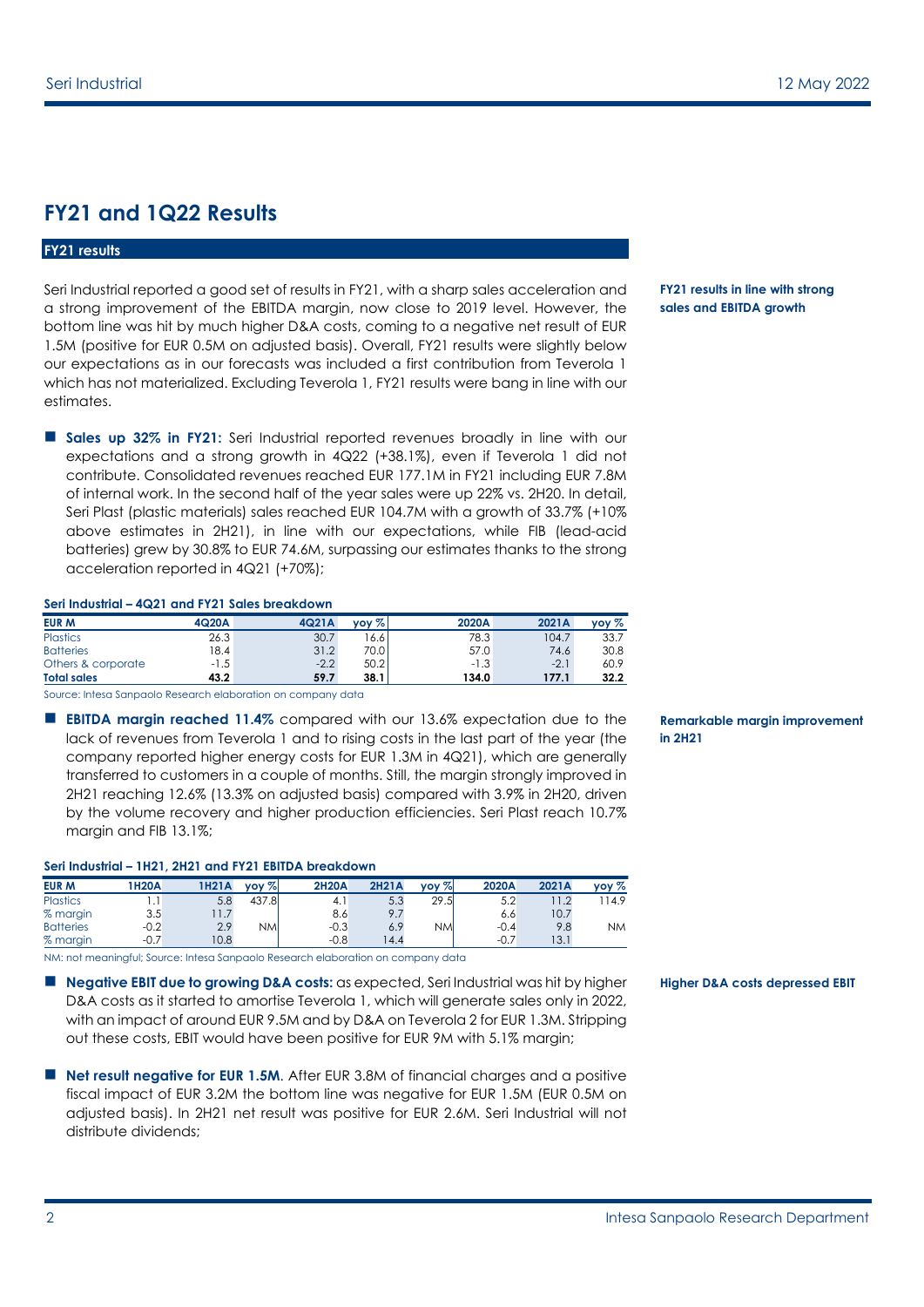**Net debt at EUR 98M, slightly above our estimates**. After capex for EUR 25.2M (which includes the IFRS 16 impact for EUR 11M), well above our EUR 14.7M estimate, net debt increased to EUR 98M compared with EUR 96M at Dec-20. We highlight that net debt includes the impact of IFRS16 for EUR 23M. On adjusted basis, net debt was EUR 75.0M vs. EUR 76.9M at Dec-20. We also highlight that cash flow from operating activities increased to EUR 17.6M in 2021A from EUR 10.9M in 2020A. NWC was equal to EUR 33.4M corresponding to 21.2% of sales vs. 26.1% in FY20 despite the increase of inventories (now at 145 days vs. 138 in FY20), which was compensated by lower trade receivables (85 days vs. 113 in FY20).

#### **Seri Industrial – Net financial position bridge 2020-21**



Source: Company data

#### **Industrial – 2H21 and FY21 results**

| <b>EUR M</b>            | <b>2H20A</b> | <b>2H21E</b> | <b>2H21A</b> | 2H A/E %  | $2H$ yoy $%$ | 2020A   | 2021E | 2021A  | A/E%      | yoy %   |
|-------------------------|--------------|--------------|--------------|-----------|--------------|---------|-------|--------|-----------|---------|
| Value of production     | 76.0         | 114.1        | 92.7         | $-18.8$   | 21.9         | 134.0   | 184.5 | 177.1  | $-4.0$    | 32.2    |
| o/w Plastics            | 47.5         | 47.4         | 52.1         | 9.9       | 9.6          | 78.3    | 101.8 | 104.7  | 2.8       | 33.7    |
| o/w Lead acid batteries | 33.0         | 33.0         | 42.0         | 27.3      | 27.2         | 57.0    | 60.0  | 74.6   | 24.3      | 30.8    |
| <b>EBITDA</b>           | 2.9          | 16.6         | 11.7         | $-29.4$   | 297.5        | 3.1     | 25.0  | 20.1   | $-19.5$   | 545.3   |
| Margin (%)              | 3.9          | 14.5         | 12.6         |           |              | 2.3     | 13.6  | 11.4   |           |         |
| <b>EBITDA Adj.</b>      | 5.1          | 16.9         | 12.3         | $-27.2$   | 142.7        | 5.7     | 25.0  | 20.5   | $-18.0$   | 258.8   |
| Margin (%)              | 6.7          | 14.8         | 13.3         |           |              | 4.3     | 13.6  | 11.6   |           |         |
| <b>EBIT</b>             | $-4.8$       | 5.4          | 0.5          | $-90.8$   | <b>NM</b>    | $-10.6$ | 4.0   | $-0.9$ | <b>NM</b> | $-91.7$ |
| Margin (%)              | $-6.3$       | 4.7          | 0.5          |           |              | $-7.9$  | 2.2   | $-0.5$ |           |         |
| Pre tax                 | $-6.7$       | 4.5          | $-1.6$       | <b>NM</b> | $-76.8$      | $-14.1$ | 1.3   | $-4.7$ | <b>NM</b> | $-66.6$ |
| Net Result attr.        | 3.3          | 5.1          | 2.6          | $-48.9$   | $-22.1$      | $-4.$   | 0.9   | $-1.5$ | <b>NM</b> | $-63.3$ |
| Net Debt/(Cash)         | 96.0         | 86.8         | 98.0         | 12.9      | 2.1          | 96.0    | 86.8  | 98.0   | 12.9      | 2.1     |

NM: not meaningful; A: actual; E: estimates; Source: Company data and Intesa Sanpaolo Research

#### **1Q22 results**

1Q22 revenues showed a +17.8% yoy growth, in line with the company's budget, mostly thanks to growing volumes while the impact of higher selling prices was lower. Nearly 60% of the revenues were with Italian customers (+27% vs. 1Q21), while 32% were with European customers and 5% with Asian customers (the company has a presence in China).

Seri Plast (plastic materials) sales reached EUR 27.3M, with a growth of 18.2% in 1Q22, above our expectations. The positive performance has been equally registered between all the business lines: compound, pipes and fittings, boxes and lids.

**Sales up 17.8% in 1Q22, driven by volumes**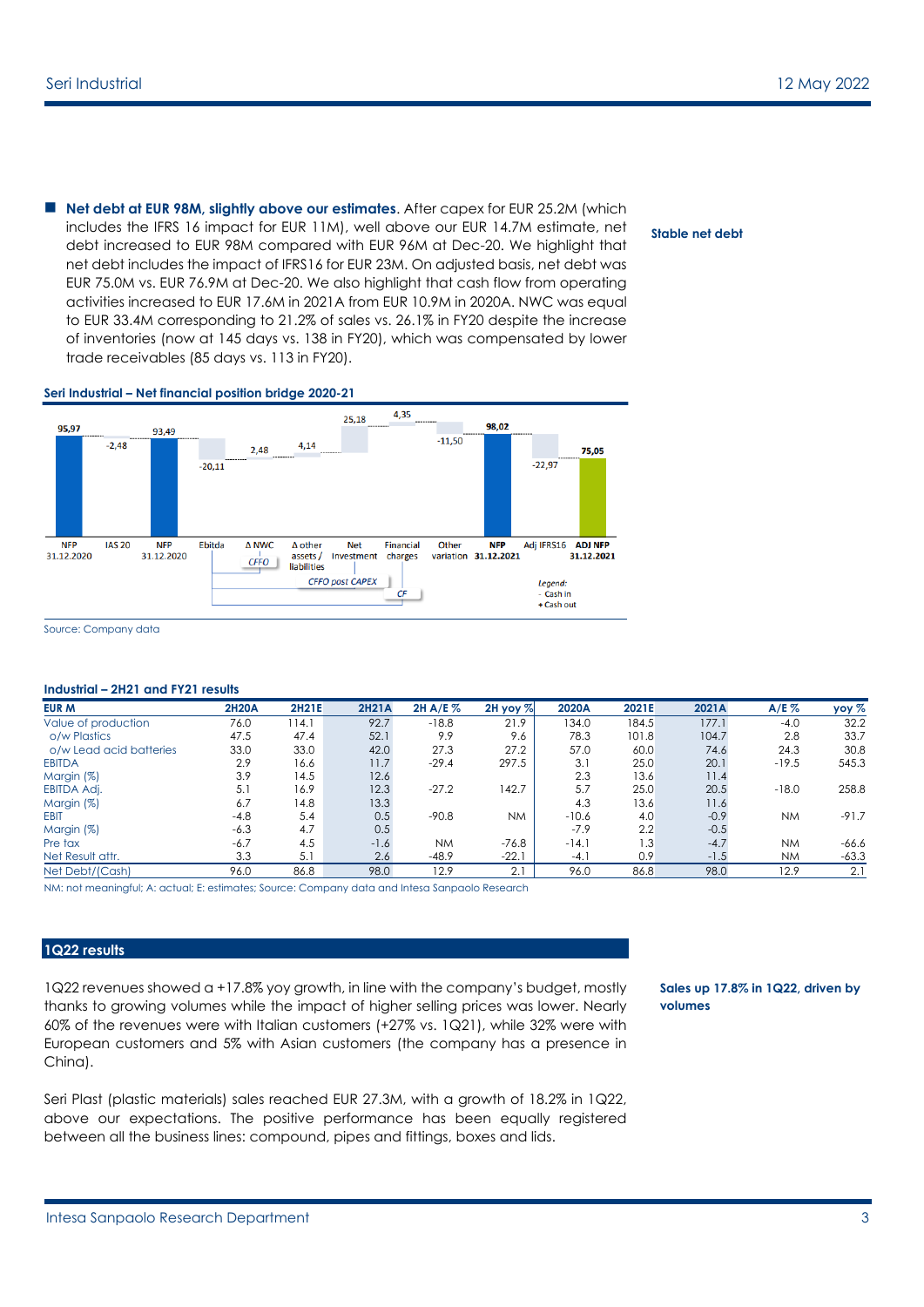Batteries (at this time lead-acid ones) posted  $a + 17.0\%$  yoy growth in revenues, thanks to higher volumes and selling prices.

The net financial position at the end of March stood at EUR 109.1M, slightly above Dec-21, when it was EUR 98.0M. We see this figure as positive, considering the production ramp-up at Teverola 1 (which is likely to be absorbing cash through NWC) and some one-off capex, linked again to the production ramp-up.

**NFP under control despite Teverola 1 ramp-up costs with no revenues yet**

#### **Seri Industrial – 1Q22 revenues**

| <b>EUR M</b>                 | 1Q20A  | 1Q21A | <b>FY21A</b> | 1Q22A |      | 1Q yoy 1Q vs. 1Q20A |
|------------------------------|--------|-------|--------------|-------|------|---------------------|
| <b>Plastics</b>              | 17.8   | 23.1  | 74.6         | 27.3  | 18.2 | 53.5                |
| Electric batteries           | 12.3   | 12.5  | 104.7        | 14.6  | 17.0 | 19.0                |
| Others & corporate & elision | $-0.4$ | 1.8   | $-2.1$       | 2.1   | 18.6 | <b>NM</b>           |
| <b>Total sales</b>           | 29.7   | 37.4  | 177.1        | 44.1  | 17.8 | 48.4                |
| Net debt                     | 72.8   | 96.4  | 98.0         | 109.1 | 13.2 | 49.9                |

A: actual; E: estimates; Source: Company data and Intesa Sanpaolo Research

#### **Recent events**

- **Warrant conversion:** since the beginning of the year, following the conversion periods of Dec-21 and Mar-22 of the UNO SERI 2017-22 warrants (10 warrants for each share with a strike price at EUR 5.03), the company increased its share number by 728.847 shares (now at 49.01M), or +1.5% of the share number before the conversions. The cash-in was EUR 3.7M. Residual warrants are now 82.0M, implying a potential cash-in of EUR 41.2M this year. We recall that warrants can be converted in the last ten days of the months of March, June, September and December;
- **Business plan:** Seri Industrial will update its business plan within the end of June, adding the JV with Unilever to the revenues' target and supplying further forecasts. Following this step, the company targets to move to the STAR stock market segment (the free float could be easily increased thanks to the conversion of warrants and only the quarterly reporting has to be introduced);
- **Teverola 1:** Seri Industrial is carrying out the certification of the lithium batteries. Being the first lithium battery internally produced offered to the market, this is a key step; after the stress tests to ensure the impedance of the cell have been successfully concluded, the first contracts should come as soon as the certification phase is completed (within 1H22). We recall that Teverola 1 production is based on LFP chemistry, with a water-based technology that simplifies the disposal of exhausted batteries through a clean hydro-process;
- **Teverola 2:** In March, the Ministry of Economic Development (MISE) issued the longawaited decree granting a concession, in the form of a contribution to the expenditure in favor of the subsidiary FIB, for an amount of EUR 417M on the total amount of aid that can be granted, defined on the basis of the nominal funding gap, equal to EUR 505.8M. We recall that Seri Industrial's Teverola 2 project implies an investment of EUR 505M (EUR 358.6M of capex and EUR 147.3M of opex, that is, research costs to be capitalised up to 2023 plus further R&D costs up to 2027 to develop the solid state battery), fully funded through grants, both on capex and

**Warrant conversion led to EUR 3.7M cash-in**

**New business plan and moving to STAR segment**

**Sales from Teverola 1 expected from July 2022**

**Teverola 2 ready to start**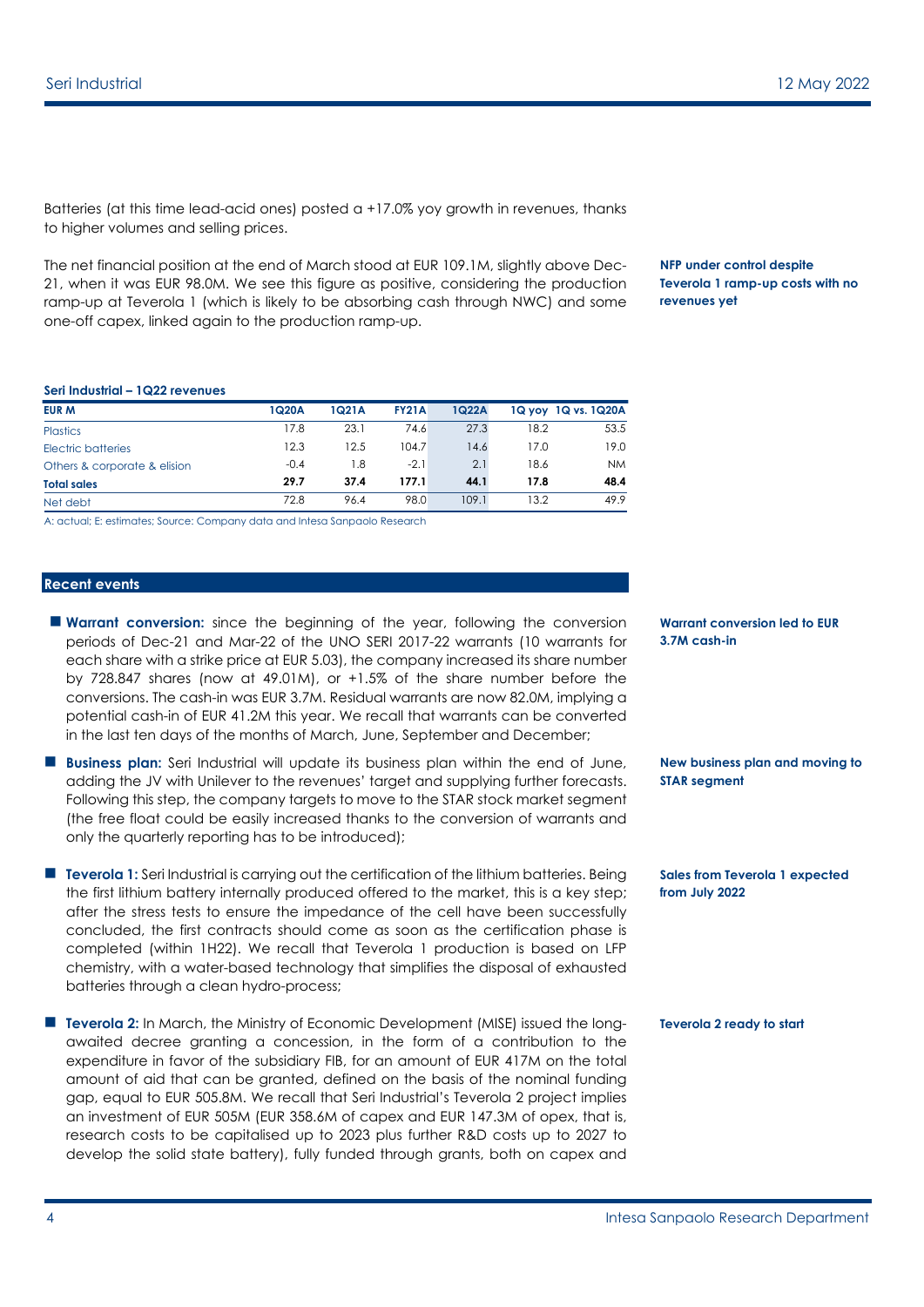operating costs, for the realisation of a Gigafactory upon completion of the research, development and industrialisation programme of cells, modules, and next generation Li-on battery systems, as well as the recycling of end-of-life lithium batteries. The Gigafactory (265,000 square meters, of which 82,000 covered operational from mid-2024) will have a capacity of 8-8.5 GWh/year (from 7.5-8 GWh announced previously). This increase is entirely due to the higher performance of the single cell and therefore it does not imply any additional investment. Seri Industrial is talking with a pool of banks to finalise a revolving credit line, lasting 4/5 months, advancing in this way the amount of the grant. In addition, we recall that the company can ask for an advancement of 20% of the total concession decree, or EUR 83M;

- **JV with Unilever:** The Pozzilli plant will be transferred free of charge to P2P (the JV with Unilever) within the end of June and the mass production of recycled plastic raw materials should start after 24 months. The investment of EUR 85-90M is on Seri Industrial, which is preparing the request to Invitalia for the funding (part by subsidised loans and part by non-repayable grants), which should be sent shortly. Seri Industrial has a call option to increase its stake in the JV (currently at 50%);
- **Seri Plast** is currently running close to 100% capacity and the company invested last year to increase the capacity from 25K tons to 30K tons. The demand remains strong with growing selling prices;
- **Russia:** the company has minimal revenues in the country (around EUR 0.15M) and no suppliers in Russia. Therefore, Seri Industrial does not see any risk coming from the current conflict. Still, there is an indirect risk coming from soaring energy costs (historically at around 6% of sales), as the company has a time gap of 1-3 months before transferring higher costs to selling prices (we recall that the negative impact in 4Q21 was EUR 1.3M).

**Pozzilli plant project ready to start**

**No exposure to the Russia-Ukraine conflict**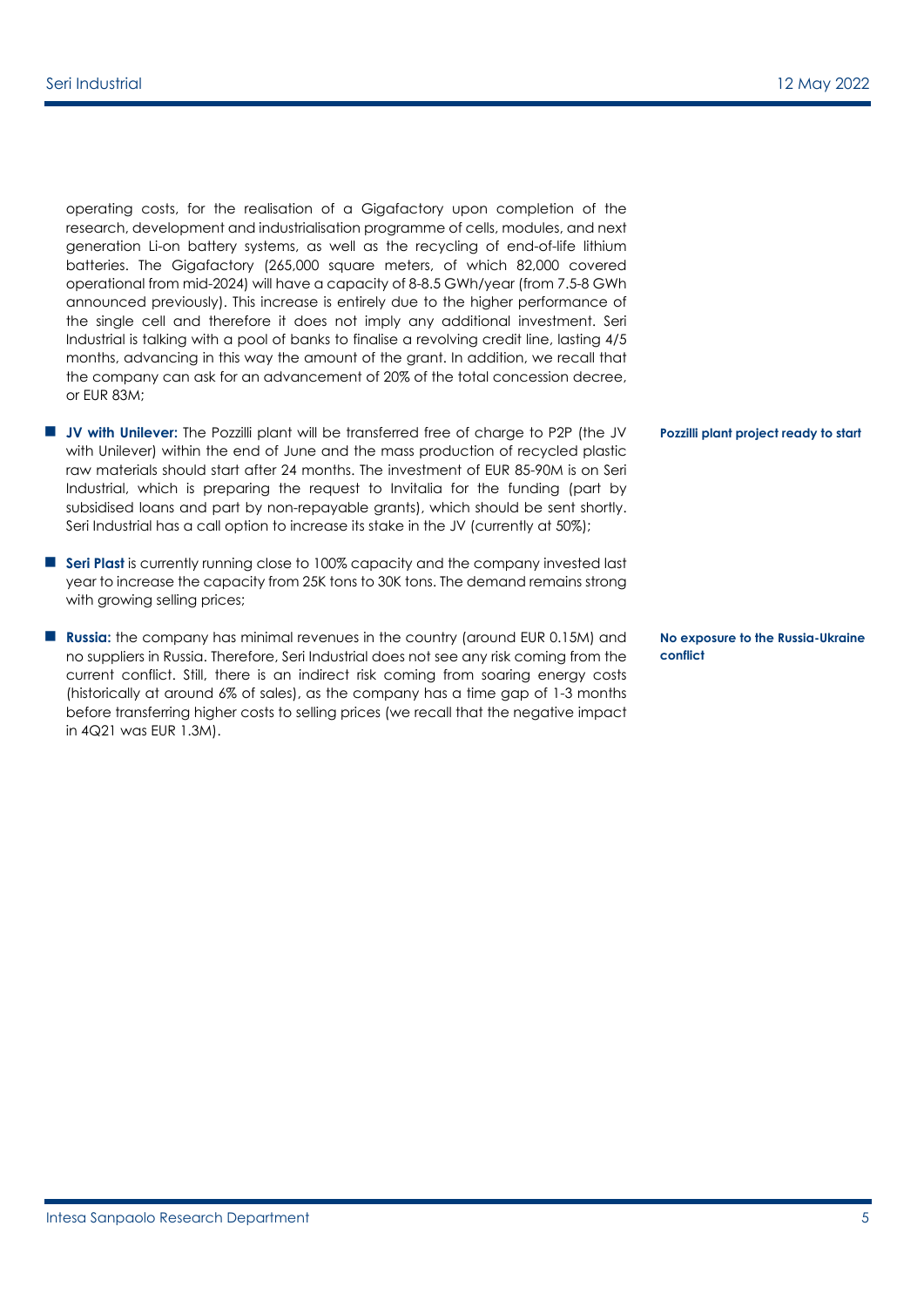### **Earnings Outlook**

The company did not supply any guidance for 2022 but highlighted that the certification activities of the electric accumulators of Teverola 1 is underway and that a pool of banks is working to activate a specific revolving credit line dedicated to Teverola 2. The company is talking with the major suppliers of machinery for Teverola 2 and expects to finalise the contracts within June-22. Even if FY21 were slightly below our expectations, we believe that the strong sales growth reported in 2021, the ramp up of Teverola 1 production and the starting of the construction of Teverola 2 Gigafactory (which should start the production within the first half of 2024) all support our investment case.

Following FY21 results and 1Q22 sales, we revised our 2022-23E forecasts and added 2024E, which includes the first contribution of Teverola 2 and of the JV with Unilever. We expect a sales CAGR of 86%, mostly due to the addition in 2024E of the revenues stemming from Teverola 2 and P2P (the JV with Unilever) and from the sales of Teverola 1 from 2H22. The revenues "as is" are expected to grow at a CAGR of 7.2%. In detail, our sales projections point to:

- **Plastic:** a CAGR of 8% in 2021-23E with 2022E at +10% followed by a lower growth rate in 2023-24E;
- **Lead-acid batteries:** a limited growth this year (+3.3%) due to lower internal works and some constraints in the supply chain followed by +10% in 2023E and +5% in 2024E for a CAGR of 6.1% in 2021-24;
- **Teverola 1:** we assume that the plant should start to generate revenues in 2H22 with 180 MWh, which, at a price of EUR 400/KWh, could generate EUR 72M sales. The 330MWh/annum capacity should be nearly reached in 2023E which, prudentially assuming a decline of 3% of the selling prices, could generate EUR 124M revenues, which should remain substantially stable in 2024E;
- **Teverola 2:** we include the first contribution to consolidated revenues from the second half of 2024E and assume the production of 3 GWh (out of a total capacity of 8-8.5 GWh/year), which, at a price of EUR 200/KWh, would generate around EUR 600M sales. We recall that the average selling price of Teverola 2 should be much lower than the average price per KWh of Teverola 1, given that while Teverola 1 is targeting "niche" applications for motive power (i.e. forklifts, ground movement machines, light traction, telehandlers and so on), ESS, public transport, Naval and Defence, Teverola 2 will be a mass-production Gigafactory for motive power, storage and public transport applications;
- **P2P:** starting from the second half of 2024E we add to our estimates the contribution of the JV with Unilever. We recall that this innovative recycling plant has a production capacity of 130K ton/y and that Unilever is committed to acquiring 50% of the total output of recycled plastic raw materials (HDPE, PET, LPD, polypropylene) at a price already agreed, pinned on a pricing formula linked to the raw materials' price trend. In our 2024E forecasts we assume EUR 74M revenues. Starting from 2025E the plant will be at regime, i.e. able to generate sales for around EUR 200M p.a.

**No specific guidance for 2022**

**2021-24E sales CAGR at 86% thanks to the addition of new businesses**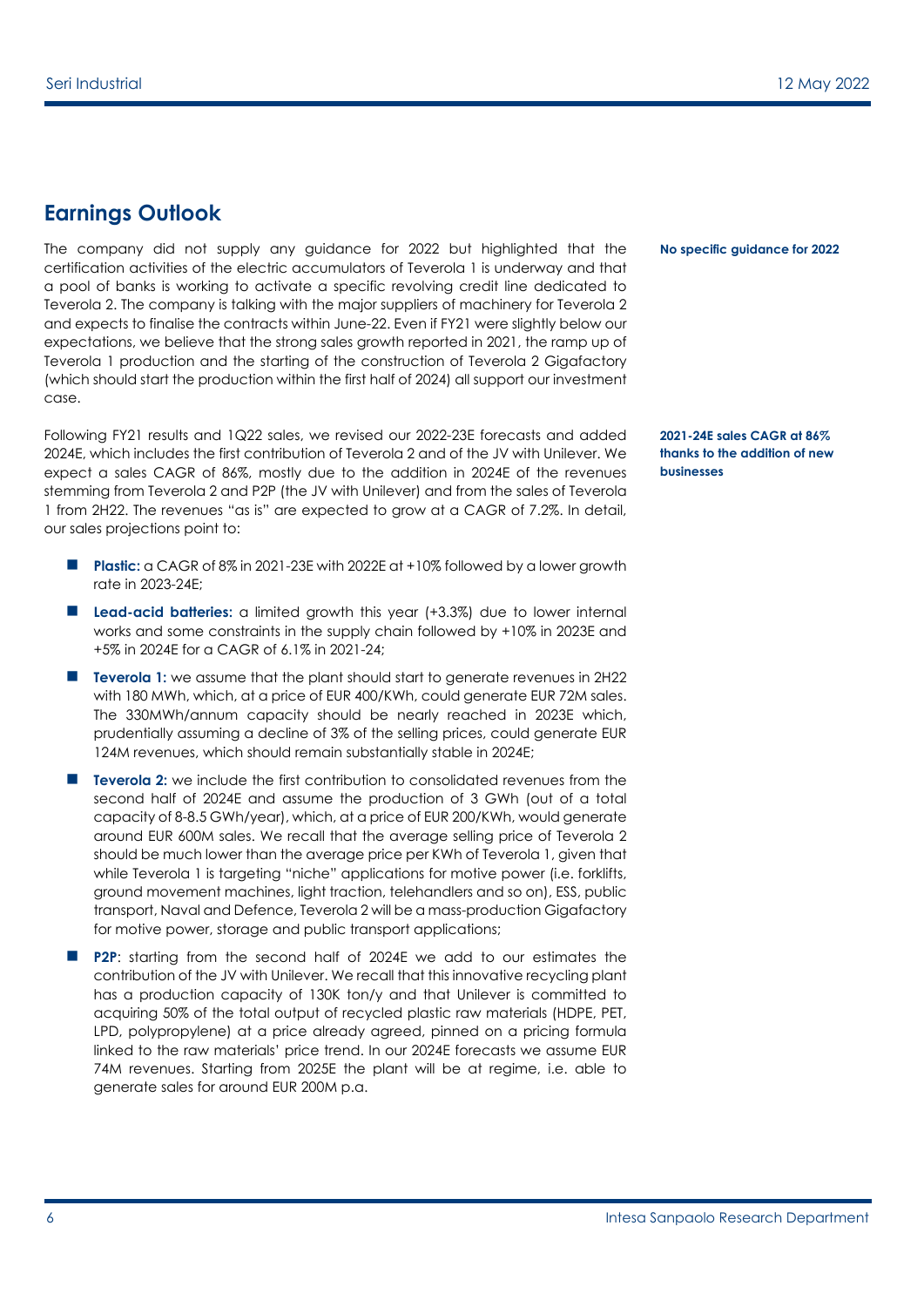#### **Seri industrial – Revenues breakdown**

| EUR M                            | 2021A  | 2022E | 2023E | 2024E  |
|----------------------------------|--------|-------|-------|--------|
| <b>Plastics</b>                  | 104.7  | 115.2 | 124.4 | 131.8  |
| Lead-acid batteries              | 74.6   | 77.0  | 84.7  | 88.9   |
| Teverola 1                       | 0.0    | 72.0  | 124.2 | 124.1  |
| Teverola 2                       | 0.0    | 0.0   | 0.0   | 600.0  |
| <b>JV Unilever</b>               | 0.0    | 0.0   | 0.0   | 74.0   |
| Others, WIP, corporate & elision | $-2.1$ | 6.0   | 7.7   | 8.8    |
| <b>Total sales</b>               | 177.1  | 270.2 | 341.0 | 1027.7 |
| % on consolidated sales          |        |       |       |        |
| <b>Plastics</b>                  | 59.1   | 42.6  | 36.5  | 12.8   |
| Lead-acid batteries              | 42.1   | 28.5  | 24.8  | 8.7    |
| Teverola 1                       | 0.0    | 26.6  | 36.4  | 12.1   |
| Teverola 2                       | 0.0    | 0.0   | 0.0   | 58.4   |
| <b>JV Unilever</b>               | 0.0    | 0.0   | 0.0   | 7.2    |

A: actual; E: estimates; Source: Company data and Intesa Sanpaolo Research

EBITDA margin is expected to grow significantly, reaching 17.1% in 2024E thanks to the new business, which should deserve higher profitability compared to Seri Industrial's traditional activities. In detail:

- **Plastic:** EBITDA margin should remain broadly stable at around 12%;
- **Lead-acid batteries:** we expect some margin improvement from 2023E when raw material and energy costs should soften, while in 2022E we forecast a stable margin;
- **Teverola 1:** we reduced our margin assumption for this year to 18% (from 25%) reflecting the cost inflation and the soaring raw material prices. In 2024E profitability should reach 25%, in line with our original forecast;
- **Teverola 2:** we believe this Gigafactory should be able to reach an EBITDA margin above 20% at full regime. For 2024E we are more prudent, considering that the plant will be in a ramp-up phase, and included a margin of 16% in our forecasts;
- **P2P:** Even if the company did not disclose the potential EBITDA margin of P2P, we believe it could be well above the profitability of Seri Plast (10.7% in FY21) mainly for two reasons: 1) the price formula agreed with Unilever, which protects P2P from raw material price fluctuations; and 2) the innovative sorting model of the plant, which allows to separate the waste material into different quality of plastics divided by colour and application (food and non-food), increasing in this way the quality and the pricing of the output. We expect this business to be able to generate a margin at around 25%.

**EBITDA margin expect to reach 17.1% in 2024E**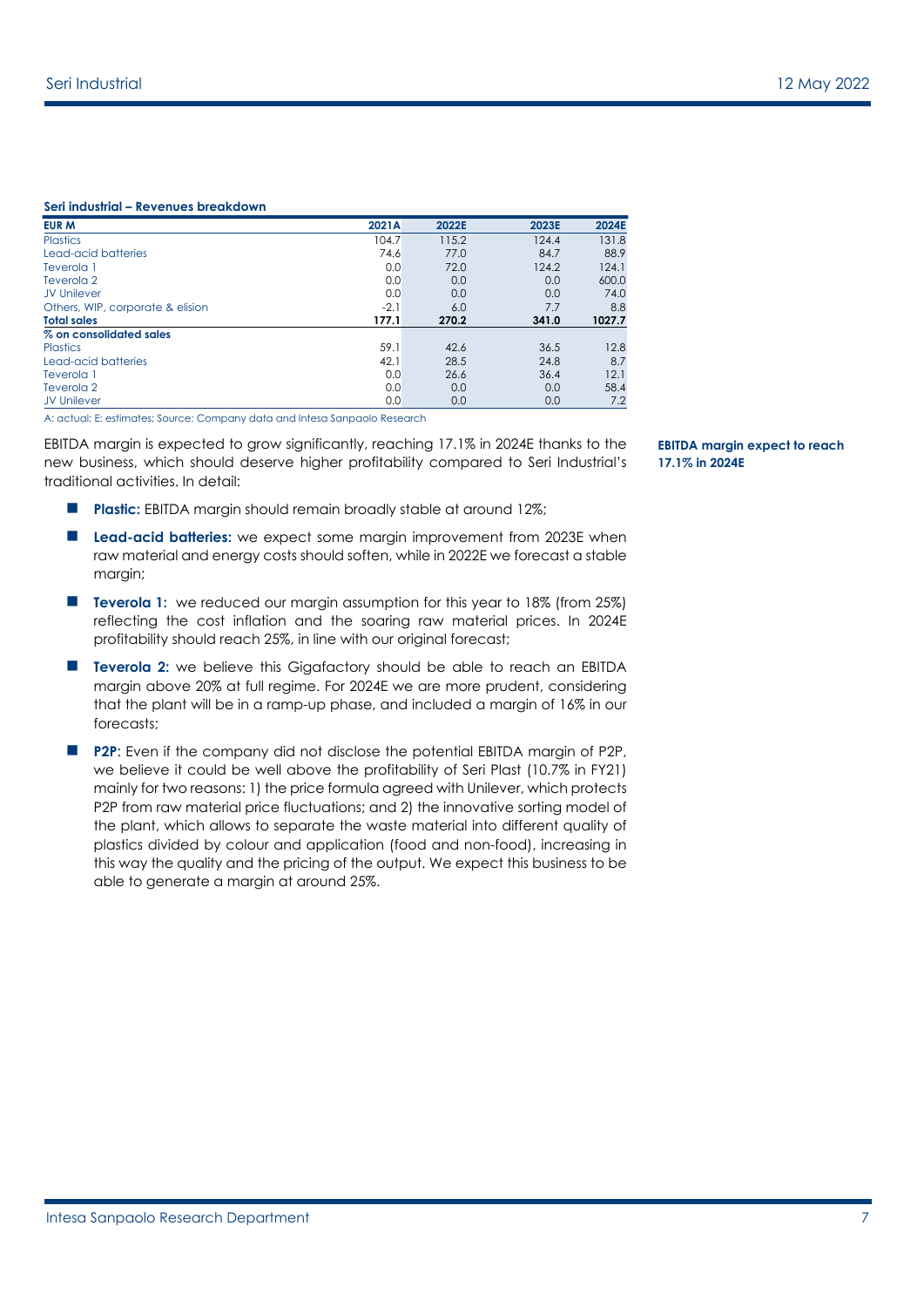#### **Seri industrial – EBITDA breakdown**

| <b>EUR M</b>                      | 2021A | 2022E | 2023E | 2024E |
|-----------------------------------|-------|-------|-------|-------|
| <b>Plastics</b>                   | 11.2  | 13.4  | 15.1  | 16.0  |
| Lead-acid batteries               | 9.8   | 10.0  | 12.3  | 12.9  |
| Teverola 1                        | 0.0   | 13.0  | 27.3  | 31.0  |
| Teverola 2                        | 0.0   | 0.0   | 0.0   | 96.0  |
| <b>JV Unilever</b>                | 0.0   | 0.0   | 0.0   | 18.8  |
| <b>Total EBITDA</b>               | 20.1  | 36.4  | 54.0  | 173.7 |
| $%$ margin                        |       |       |       |       |
| <b>Plastics</b>                   | 10.7  | 11.7  | 12.2  | 12.2  |
| Lead-acid batteries               | 13.1  | 13.0  | 14.5  | 14.5  |
| Teverola 1                        |       | 18.0  | 22.0  | 25.0  |
| Teverola 2                        |       |       |       | 16.0  |
| <b>JV Unilever</b>                |       |       |       | 25.4  |
| <b>Consolidated EBITDA margin</b> | 11.4  | 13.5  | 15.8  | 17.1  |

A: actual; E: estimates; Source: Company data and Intesa Sanpaolo Research

Below the EBITDA line we incorporated EUR 21.5M of D&A in 2022 which should grow to nearly EUR 28M in 2024, thus leading to an EBIT margin which should top 14% in 2024. We recall that the D&A cost of Teverola 2 (around EUR 70M assuming that capex would be amortised in 5 years) should be offset by "other revenues" for the accrued contribution equal to the amortisation and therefore have no impact at P&L. Unlike the capex for Teverola 2, all the opex of the project - equal to EUR 74M in the period 2021- 2025 (there is then an additional quota in the period 2026-2027) will be capitalised as intangible assets for research and development costs and fully amortised in the year in which they are allocated to costs.

Below the operating line, we incorporated in our estimates limited financial charges (EUR 5M this year) with a tax rate at around 28%. This should lead Seri Industrial to report a positive bottom line for >EUR 6M, which should grow to EUR 20M in 2023E and to >EUR 100M in 2024E with a net margin close to 10%.

We expect NFP to slightly increase in 2022 vs. 2021 due to NWC absorption for the production of Teverola 1. In 2023 and 2024 Seri Industrial should support the capex for the Pozzilli plant. Net debt / EBITDA adj. should be around 2.9x in 2022, but should rapidly decline thereafter, reaching 1.0x in 2024.

**The D&A costs of Teverola 2 are excluded from our 2024 estimate as they will be compensated by "other revenues"**

#### **We expect a strong growth of the bottom line**

|                     | 2022E | 2022E      | 2022E     | 2023E | 2023E      | 2023E     | 2024E      |
|---------------------|-------|------------|-----------|-------|------------|-----------|------------|
| <b>EUR M</b>        | Old   | <b>New</b> | New/Old % | Old   | <b>New</b> | New/Old % | <b>New</b> |
| <b>Sales</b>        | 298.1 | 260.2      | $-12.7$   | 320.7 | 330.0      | 2.9       | 1,015.6    |
| Value of production | 303.1 | 270.2      | $-10.9$   | 325.7 | 341.0      | 4.7       | 1,027.7    |
| Adj. EBITDA         | 52.9  | 36.4       | $-31.3$   | 59.2  | 54.0       | $-8.7$    | 173.7      |
| % margin            | 17.8  | 14.0       |           | 18.4  | 16.4       |           | 17.1       |
| Adj. EBIT           | 31.8  | 13.9       | $-56.5$   | 37.6  | 30.9       | $-18.0$   | 144.4      |
| % margin            | 10.7  | 5.3        |           | 11.7  | 9.4        |           | 14.2       |
| Net result          | 21.2  | 6.6        | $-69.0$   | 26.4  | 20.2       | $-23.6$   | 100.8      |
| <b>EPS</b>          | 0.43  | 0.13       | $-69.0$   | 0.54  | 0.41       | $-23.7$   | 2.06       |
| Adj. EPS            | 0.44  | 0.14       | $-67.5$   | 0.55  | 0.42       | $-23.3$   | 2.07       |
| Net Debt/(Cash)     | 75.5  | 106.7      | 41.3      | 41.7  | 111.5      | 167.6     | 176.0      |

E: estimates; Source: Intesa Sanpaolo Research

**Seri industrial – Estimates revision (2022E-24E)**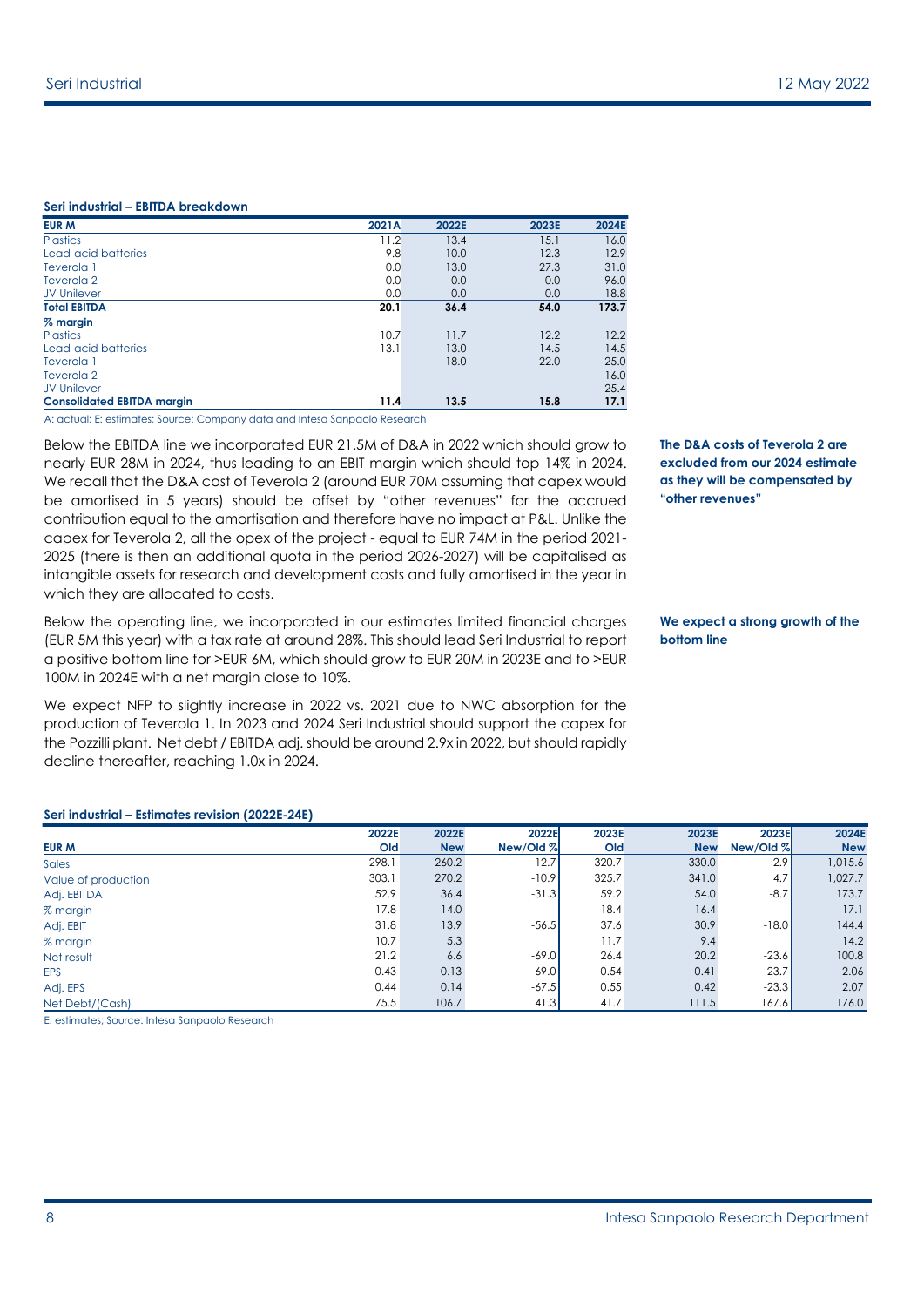### **Valuation**

In the past six months the share has lost >30% despite the issue of the concession decree for Teverola 2 (EUR 417M grant), a positive sales trend in 1Q22 (+17.2%) and the solution of the supply chain constraints, which caused delays at Teverola 1 last year. In other words, we believe that Seri Industrial is in a better shape today than six months ago. We understand that investors are scared by rising cost inflation and the potential impact of the Russia-Ukraine conflict and worried about the recent stock markets drop and the delays experienced at Teverola 1. However, we believe the current share price represents an attractive entry point for investing in an equity story centred on the "circular economy" concept (the company will implement recycling for both Li-ion batteries and plastics) on two promising markets (batteries and plastics). Based on our new estimates and the increase of DCF parameters (risk-free rate now at 2.5% and market risk premium at 6.5%) **we set a new target price of EUR 12.2/sh.** (from EUR 13.8/sh.). We do not use EVA method anymore, as the time horizon before the consolidation of Teverola 2 is too limited (just two years) to give a significant indication. We recall that our target price is based on a fully diluted number of shares as the warrants are in-the-money (EUR 5.03 strike price). The potential upside is >75%. We highlight that prudentially we do not consider in our target price the JV with Unilever.

#### **Seri Industrial – Summary valuation**

|                                  | <b>Net valuation</b> | Per share  | 05/11/2021   | $%$ change |
|----------------------------------|----------------------|------------|--------------|------------|
|                                  | <b>EUR M</b>         | <b>EUR</b> | <b>EUR M</b> |            |
| DCF ("as-is activities")         | 357                  | 6.2        | 479          | $-25.5$    |
| Peers                            | 393                  | 6.9        | 468          | $-16.0$    |
| <b>EVA</b>                       |                      | 0.0        | 282          | $-100.0$   |
| Average                          | 375                  | 6.6        | 410          | $-8.5$     |
| Teverola 2 at 50%                | 408                  | 7.1        | 476          | $-14.4$    |
| Total                            | 783                  | 13.7       | 886          | $-11.6$    |
| Cash-in from warrants            | 41                   | 0.7        | 46           | $-10.3$    |
| <b>Total fair value</b>          | 824                  | 14.4       | 932          | $-11.6$    |
| Discount 15%                     | $-124$               | $-2.2$     | -140         | $-11.6$    |
| <b>Fair value after discount</b> | 700                  | 12.2       | 792          | $-11.6$    |
| No. of shares (M, fully diluted) | 57.2                 |            | 57.4         | $-0.3$     |
| Target price (EUR/share)         | 12.2                 |            | 13.8         | $-11.3$    |
| Current price (EUR/share)        | 6.90                 |            | 9.95         | $-30.7$    |
| Upside $(\%)$                    | 76.8                 |            | 38.6         |            |

Source: Intesa Sanpaolo Research estimates

Our target price implies 2022-23 multiples that are above peers but much lower if compared to 2024, which starts to reflect the impact of Teverola 2 on financial statements.

#### **Seri Industrial – Implicit multiples in our EUR 12.2/sh target price**

|                     | 2022E | 2023E | 2024E |
|---------------------|-------|-------|-------|
| P/E                 | 80.4  | 31.4  | 25.7  |
| EV/EBITDA           | 21.0  | 14.3  | 4.8   |
| EV/EBIT             | 55.2  | 25.0  | 5.8   |
| <b>EV/Sales</b>     | 2.8   | 2.3   | 0.8   |
| P/BV                | 5.0   | 4.3   | 2.5   |
| EV/Capital employed | 3.4   | 3.1   | 2.0   |

E: estimates; Source: Intesa Sanpaolo Research

#### **New target price at EUR 12.2/sh**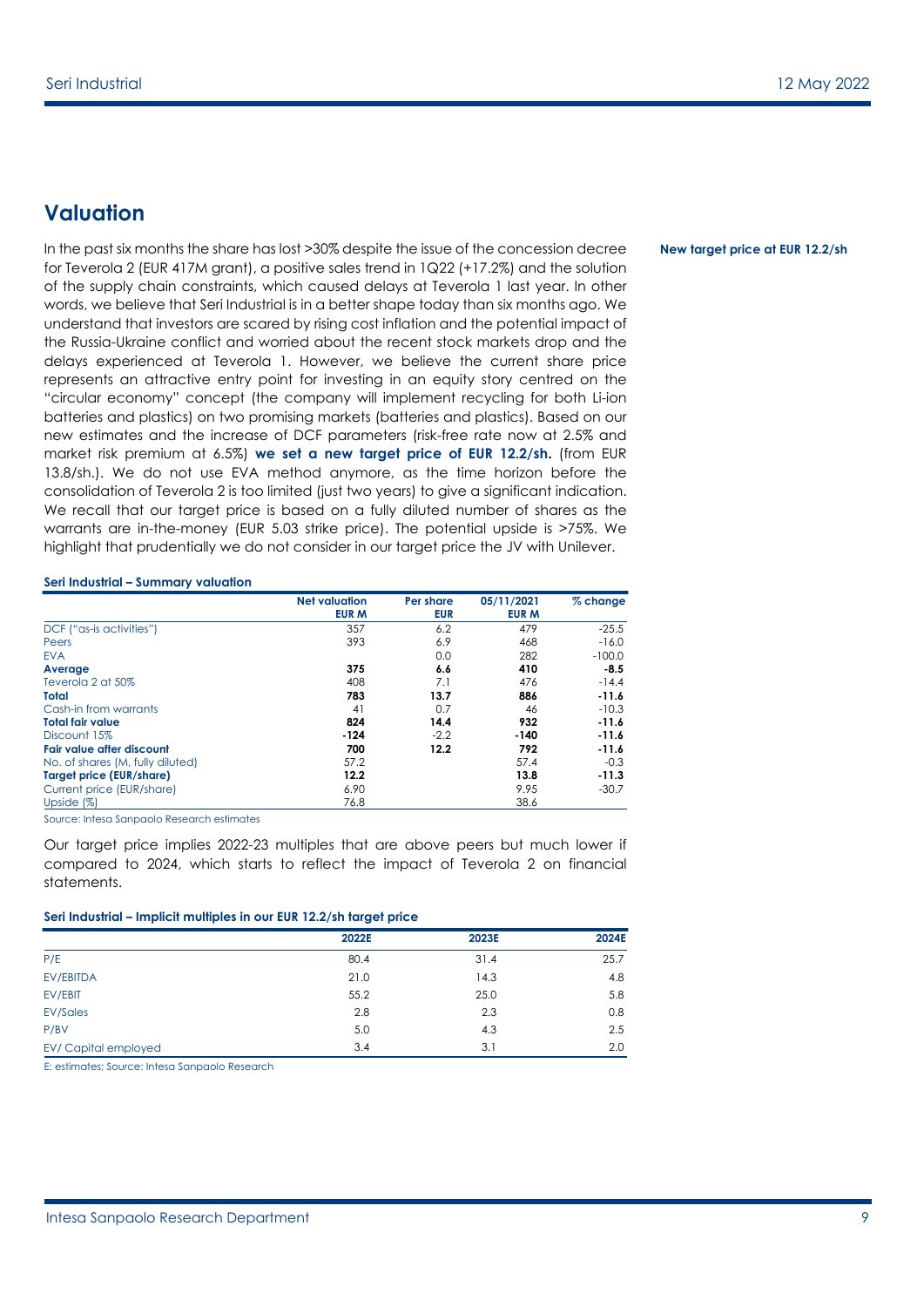#### **DCF model**

Our DCF model does not take into account the revenues by Teverola 2, which are calculated separately; it returns a fair value of EUR 6.2/sh. (from EUR 8.3/sh.), reflecting our new estimates and is based on the following updated parameters:

- We increased our risk-free rate to 2.50% replacing the previous 1.75% due to the rising trend in BTP-10 yields which has accelerated in recent months, following the sharp rise in consumer prices, the outbreak of the Russia-Ukraine war, and the widening of the BTP-Bund spread. The 1M average is 2.72%, and the current 10Y yield is 3.07%;
- We also raise our equity risk premium from 6.25% to 6.50% reflecting the abovementioned concerns. Our equity risk premium is based on a three-stage DDM, which calculates the equity premium implied in the Euro Stoxx index. As of today, our risk premium stands at 7.25%, with its 20Y average at 6.50% and its 25Y average at 5.75%;
- Based on these new parameters we calculated a WACC at 6.9% (from 5.9%) adopting a Beta of 1 and a sustainable D/E assumption of 30%;
- An EBIT margin at 12.8% at terminal value (vs. 11.4% reported in FY21 which, however, does not include Teverola 1) and a 2.0% terminal growth rate.

#### **Seri Industrial – DCF model (2022-27E) excluding Teverola 2 and P2P**

| <b>EUR M</b>                 | 2021A   | 2022E   | 2023E   | 2024E   | 2025E   | 2026E   | 2027E   | <b>Terminal</b> |
|------------------------------|---------|---------|---------|---------|---------|---------|---------|-----------------|
| <b>Revenues</b>              | 158     | 260     | 330     | 313     | 323     | 339     | 363     | 374             |
| yoy growth %                 | 25.6    | 65.0    | 26.8    | $-5.0$  | 3.0     | 5.0     | 7.0     | 3.0             |
| <b>EBIT</b>                  | $-1$    | 14      | 31      | 36      | 40      | 44      | 50      | 48              |
| EBIT margin %                | $-0.6$  | 5.3     | 9.4     | 11.4    | 12.4    | 13.0    | 13.8    | 12.8            |
| D&A costs                    | $-21.0$ | $-22.5$ | $-23.1$ | $-23.8$ | $-24.5$ | $-25.3$ | $-26.0$ | $-26.8$         |
| <b>EBITDA</b>                | 20      | 36      | 54      | 60      | 65      | 69      | 76      | 75              |
| EBITDA margin %              | 12.8    | 14.0    | 16.4    | 19.0    | 20.0    | 20.5    | 21.0    | 20.0            |
| Labour cost                  | $-29$   | $-31$   | $-33$   | $-31$   | $-32$   | $-34$   | $-36$   | $-37$           |
| % on sales                   | $-18.3$ | $-12.0$ | $-10.0$ | $-10.0$ | $-10.0$ | $-10.0$ | $-10.0$ | $-10.0$         |
| Working capital              | 33      | 59      | 77      | 72      | 73      | 76      | 81      | 82              |
| % on Sales                   | 21.2    | 22.7    | 23.2    | 23.0    | 22.7    | 22.5    | 22.3    | 22.1            |
| <b>Tax on EBIT</b>           |         | 5       | 10      | 11      | 12      | 13      | 15      | 14              |
| Tax rate                     | $-78.2$ | 35.0    | 31.2    | 30.6    | 30.3    | 30.2    | 30.1    | 30.2            |
| DCF                          |         | 2022E   | 2023E   | 2024E   | 2025E   | 2026E   | 2027E   | <b>Terminal</b> |
| <b>NOPLAT</b>                |         | 9.0     | 21.3    | 24.8    | 27.9    | 30.9    | 35.1    | 33.4            |
| Capex                        |         | $-6.5$  | $-8.2$  | $-7.8$  | $-8.1$  | $-8.5$  | $-9.1$  | $-9.3$          |
| D&A                          |         | 21.5    | 21.9    | 21.9    | 21.9    | 21.9    | 21.9    | 9.3             |
| Change in Working capital    |         | $-25.7$ | $-17.5$ | $-17.5$ | $-1.4$  | $-2.9$  | $-4.5$  | $-6.1$          |
| Cash flow to the firm        |         | $-1.7$  | 17.4    | 21.4    | 40.3    | 41.4    | 43.4    | 27.3            |
| Time adjustment              |         | 1.5     | 2.5     | 3.5     | 4.5     | 5.5     | 6.5     | 7.5             |
| <b>Discount factor</b>       |         | 0.9     | 0.8     | 0.8     | 0.7     | 0.7     | 0.6     | 0.6             |
| Discounted cash flow to firm |         | $-1.5$  | 14.8    | 17.0    | 29.9    | 28.7    | 28.1    | 16.6            |

E: estimates; Source: Intesa Sanpaolo Research estimates

Our DCF valuation implies 7.5x EV/EBITDA at terminal value.

#### **Relative valuation**

Our peers' sample has shown a negative performance YTD (-20%) but has outperformed Seri Industrial. We highlight that the company is trading at a discount on 2022-2024E (36% on average on EV/EBITDA) and broadly in line on P/E.

#### **We believe the assumptions behind our DCF are conservative**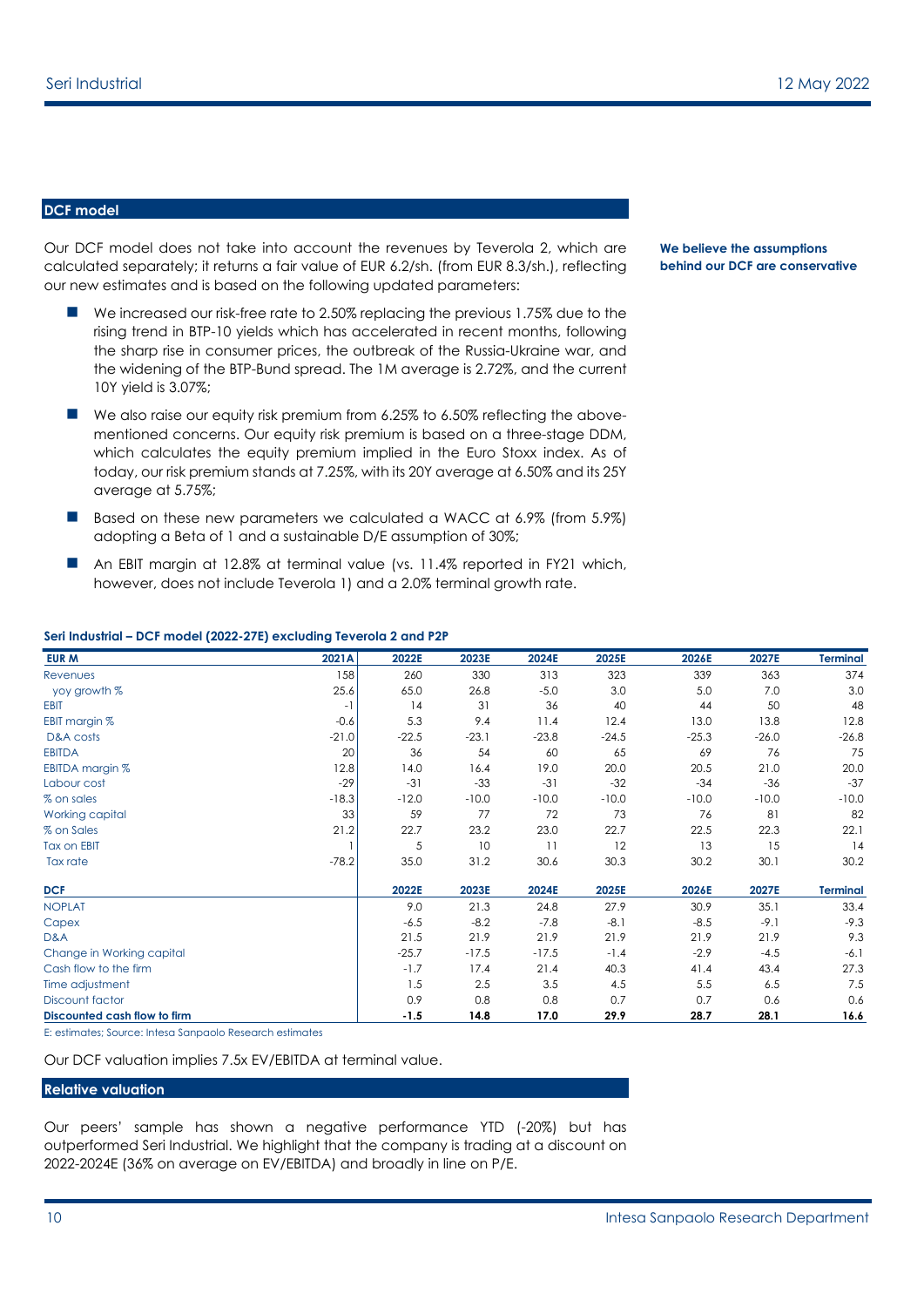#### **SERI Industrial – Peer group multiples**

|                                      | <b>Market</b>    |         | <b>EV/EBITDA</b> |         |       | EV/EBIT |         |       | P/E     |         |
|--------------------------------------|------------------|---------|------------------|---------|-------|---------|---------|-------|---------|---------|
| x                                    | <b>Cap EUR M</b> | 2022E   | 2023E            | 2024E   | 2022E | 2023E   | 2024E   | 2022E | 2023E   | 2024E   |
| <b>CATL</b>                          | 124.677          | 25.5    | 17.1             | 12.9    | 33.6  | 21.9    | 16.3    | 39.3  | 25.6    | 19.1    |
| <b>EnerSys</b>                       | 2,429            | 8.7     | 7.5              |         | 11.7  |         |         | 11.7  | 9.4     |         |
| Ganfeng Lithium Co.,<br>Ltd. Class H | 20,375           | 7.1     | 6.0              | 5.8     | 7.2   | 6.0     | 5.3     | 7.9   | 6.9     | 6.2     |
| GEM Co., Ltd. Class A                | 4,683            | 10.3    | 10.4             | 10.2    | 21.0  | 16.1    | 17.5    | 21.5  | 16.1    | 14.0    |
| SolarEdge<br>Technologies, Inc.      | 12,283           | 25.4    | 17.0             | 14.8    | 34.5  | 21.7    | 17.7    | 51.7  | 30.2    | 23.6    |
| Varta AG                             | 3,162            | 12.2    | 10.8             | 9.2     | 19.2  | 17.1    | 14.4    | 27.6  | 24.5    | 20.7    |
| Umicore                              | 9.550            | 9.1     | 9.4              | 9.3     | 12.5  | 13.4    | 13.4    | 16.7  | 17.9    | 17.8    |
| Average                              |                  | 14.0    | 11.2             | 10.4    | 19.9  | 16.0    | 14.1    | 25.2  | 18.7    | 16.9    |
| SERI Industrial*                     |                  | 12.3    | 8.3              | 3.0     | 32.2  | 14.6    | 3.6     | 47.7  | 16.3    | 3.3     |
| Premium/(Disc.) to Tier 1            | $\%$             | $-12.4$ | $-25.6$          | $-71.0$ | 61.5  | $-9.0$  | $-74.5$ | 89.2  | $-12.7$ | $-80.5$ |

Priced at market close on 10/05/2022; Source: FactSet and \*Intesa Sanpaolo Research

The average of EV/EBITDA, EV/EBIT and P/E in 2022-24E delivers a fair value, on a fully diluted basis, of EUR 6.9/sh.

**Relative valuation at EUR 6.9/sh**

#### **SERI Industrial – Peer based valuation**

|                                                                 | 2022E | 2023E | 2024E |
|-----------------------------------------------------------------|-------|-------|-------|
| EV/EBITDA - peers                                               | 14.0  | 11.2  | 10.4  |
| Adj. EBITDA (ex Teverola 2)                                     | 36.4  | 54.0  | 58.9  |
| <b>Implied EV</b>                                               | 510.4 | 602.8 | 609.5 |
| Debt/-Cash                                                      | 106.7 | 111.5 | 176.0 |
| Pension liabilities + factoring                                 | 10.6  | 11.2  | 20.4  |
| A - Equity value                                                | 393.1 | 480.2 | 413.1 |
| EV/EBIT - peers                                                 | 19.9  | 16.0  | 14.1  |
| Adj. EBIT (ex Teverola 2)                                       | 13.9  | 30.9  | 36.0  |
| <b>Implied EV</b>                                               | 276.4 | 495.3 | 507.4 |
| Debt/-Cash                                                      | 106.7 | 111.5 | 176.0 |
| Pension liabilities + factoring                                 | 10.6  | 11.2  | 20.4  |
| <b>B</b> - Equity value                                         | 159.1 | 372.7 | 311.1 |
| PE - Peers                                                      | 25.2  | 18.7  | 16.9  |
| Adj. net profit (ex Teverola 2)                                 | 7.1   | 20.7  | 25.7  |
| <b>C</b> - Equity Value                                         | 178.6 | 386.1 | 434.1 |
| Average of A, B and C                                           | 243.6 | 413.0 | 386.1 |
| Cash-in from warrants                                           | 41    | 41    | 41    |
| Seri Industrial - Fair value f.d.                               | 298.4 | 454.2 | 427.4 |
| No. of shares (M; fully-diluted)                                | 57.1  | 57.1  | 57.2  |
| Fair value - p.s. & f.d.                                        | 5.2   | 8.0   | 7.5   |
| E: estimates; Source: Company data and Intesa Sanpaolo Research |       |       |       |

#### **Teverola 2 valuation**

Our valuation for Teverola 2 is based on a DCF. We obtained a fair value of this business of EUR 915M. This valuation is conservative in our view, as we used a WACC at 10.4% (2.5% risk-free rate, a 6.5% market risk premium and a beta at 1.5) and a terminal growth rate of 0.0%. To this fair value we applied a 50% discount, considering that there is an execution risk that would decrease as the project progresses.

**Teverola 2 can be valued EUR 915M based on DCF**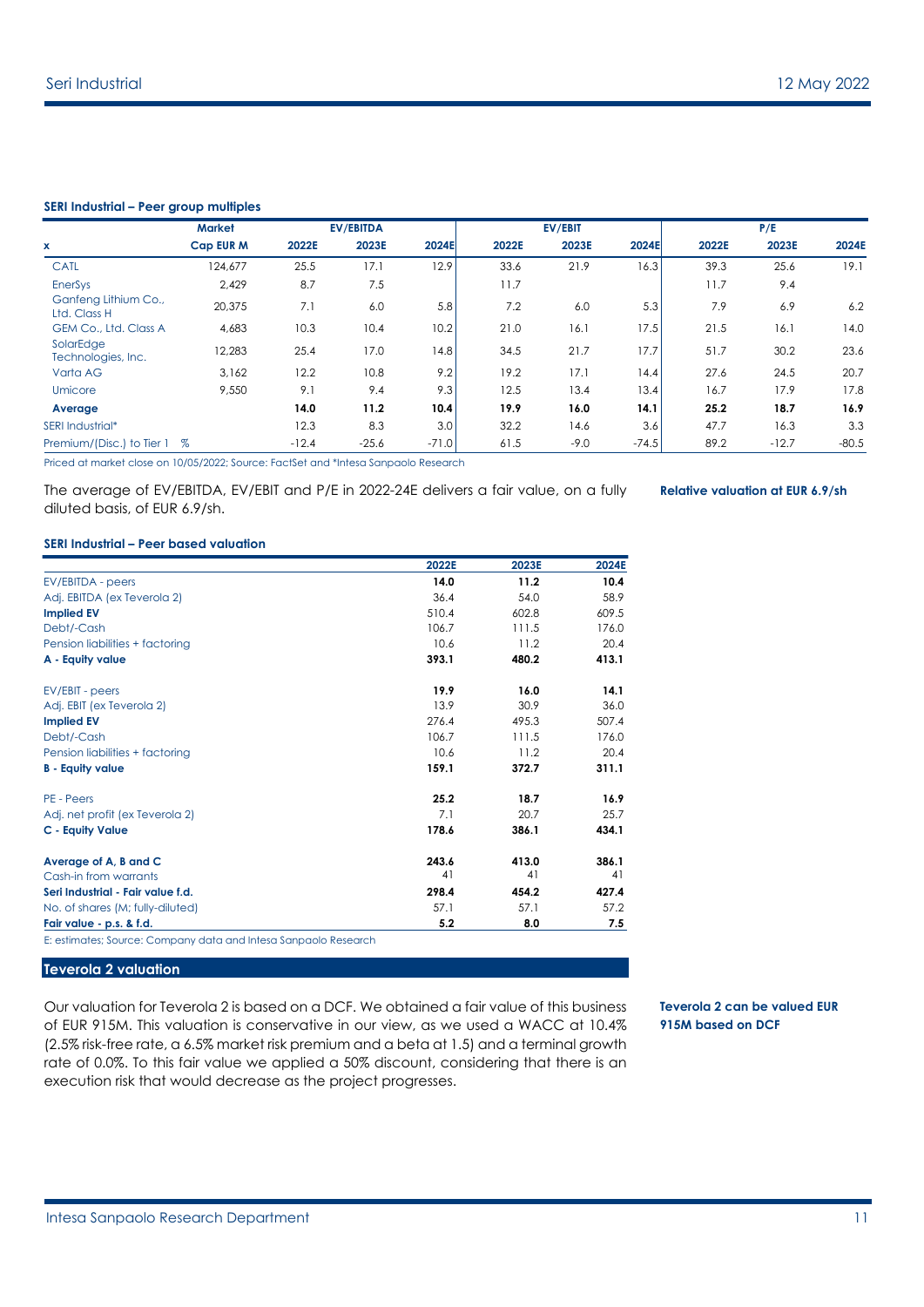#### **Seri Industrial – DCF of Teverola 2**

| EUR M                        | 2024E    | 2025E    | 2026E   | 2027E   | 2028E   | 2029E   | 2030E   | <b>Terminal</b> |
|------------------------------|----------|----------|---------|---------|---------|---------|---------|-----------------|
| Revenues                     | 600.0    | 1416.2   | 1418.6  | 1482.9  | 1453.3  | 1424.2  | 1438.2  | 1481.3          |
| YoY growth %                 |          | 136.0    | 0.2     | 4.5     | $-2.0$  | $-2.0$  | 1.0     | 0.0             |
| <b>EBIT</b>                  | 66.0     | 169.9    | 184.4   | 222.4   | 290.7   | 299.1   | 287.6   | 222.2           |
| EBIT margin %                | 11.0     | 12.0     | 13.0    | 15.0    | 20.0    | 21.0    | 20.0    | 15.0            |
| <b>Tax on EBIT</b>           | $-19.8$  | $-51.0$  | $-55.3$ | $-66.7$ | $-87.2$ | $-89.7$ | $-86.3$ | $-66.7$         |
| Tax rate %                   | 30       | 30       | 30      | 30      | 30      | 30      | 30      | 30              |
| <b>DCF</b>                   | 2024E    | 2025E    | 2026E   | 2027E   | 2028E   | 2029E   | 2030E   | <b>Terminal</b> |
| <b>NOPLAT</b>                | 46.2     | 119.0    | 129.1   | 155.7   | 203.5   | 209.4   | 201.3   | 155.5           |
| Capex                        | $-12.0$  | $-28.3$  | $-28.4$ | $-29.7$ | $-29.1$ | $-28.5$ | $-28.8$ | $-29.6$         |
| D&A                          | 30.0     | 70.8     | 70.9    | 74.1    | 72.7    | 57.0    | 43.1    | 29.6            |
| Change in Working capital    | $-120.0$ | $-163.2$ | $-0.5$  | $-12.9$ | 5.9     | 5.8     | $-2.8$  | $-8.6$          |
| Cash flow to the firm        | $-55.8$  | $-1.8$   | 171.2   | 187.3   | 253.0   | 243.7   | 212.9   | 146.9           |
| Time adjustment              | 4.0      | 5.0      | 6.0     | 7.0     | 8.0     | 9.0     | 10.0    | 11.0            |
| Discount factor              | 0.7      | 0.6      | 0.6     | 0.5     | 0.5     | 0.4     | 0.4     | 0.3             |
| Discounted cash flow to firm | $-37.5$  | $-1.1$   | 94.4    | 93.5    | 114.4   | 99.8    | 79.0    | 49.3            |

A: actual; E: estimates; Source: Company data and Intesa Sanpaolo Research

#### **SERI Industrial – DCF valuation of Teverola 2**

| PV of future cash flows  | 4424  |
|--------------------------|-------|
| PV of Terminal value     | 472.9 |
| Enterprise value         | 915.4 |
| Net debt/(Cash)          | 100.0 |
| <b>Equity Value</b>      | 815.4 |
| No of shares (M)         | 57.2  |
| <b>Equity Value p.s.</b> | 14.3  |
|                          |       |

#### **SERI Industrial – WACC of Teverola 2 (%)**

| <b>WACC</b>         | 10.4 |
|---------------------|------|
| Leverage            | 20.0 |
| Net Cost of debt    | 32   |
| Cost of equity      | 12.3 |
| Beta (x)            | 1.50 |
| Equity risk premium | 6.50 |
| Risk-free rate      | 2.50 |

Source: Company data and Intesa Sanpaolo Research

Source: Company data and Intesa Sanpaolo Research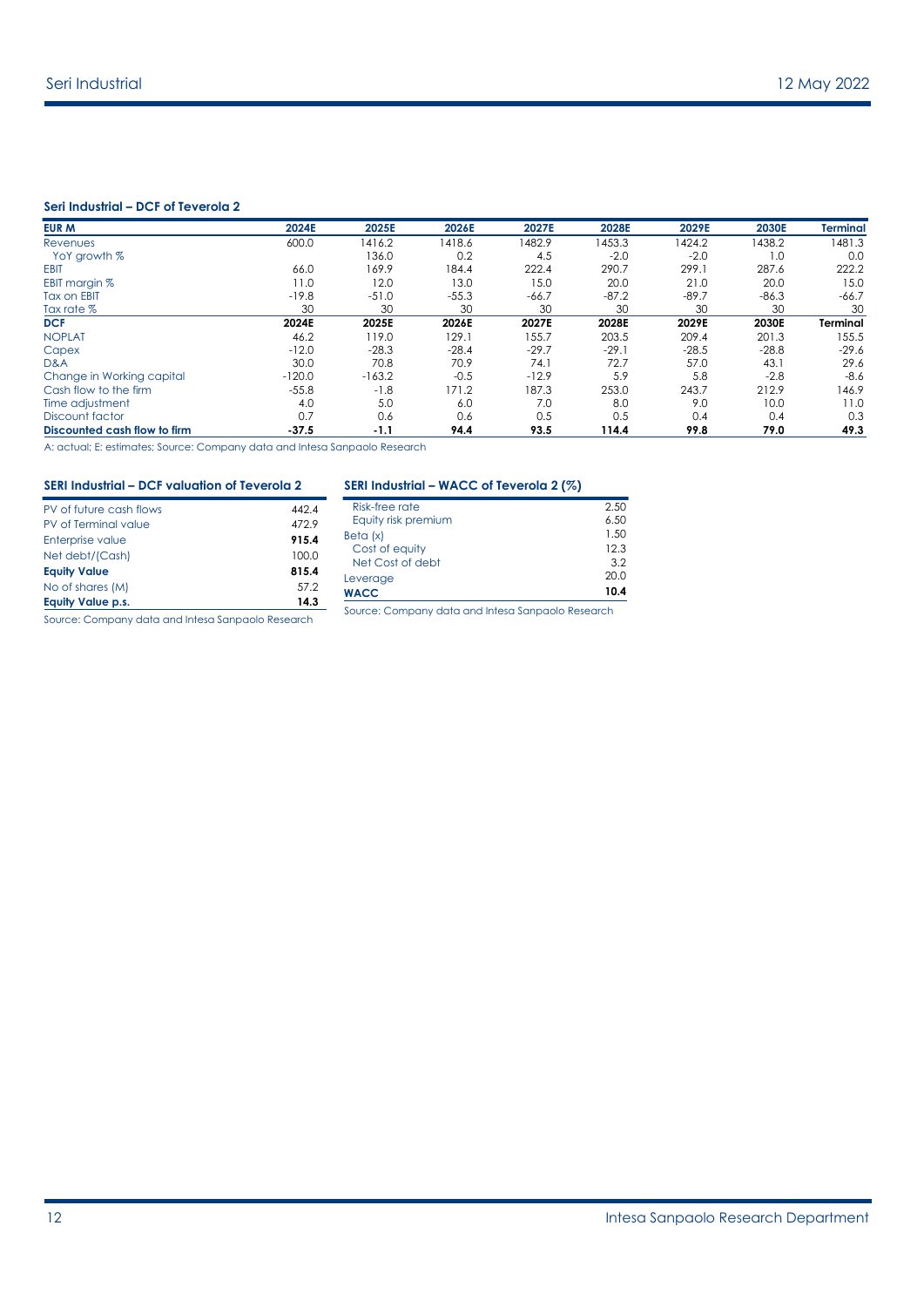#### **Seri Industrial – Key Data**

| Rating<br><b>BUY</b>                           | Ord 12.2             | <b>Target price (EUR/sh)</b> | Ord 6.90         | Mkt price (EUR/sh) |                        | <b>Sector</b><br><b>Industrials</b> |
|------------------------------------------------|----------------------|------------------------------|------------------|--------------------|------------------------|-------------------------------------|
| <b>Values per share (EUR)</b>                  | 2019A                | 2020A                        | 2021A            | 2022E              | 2023E                  | 2024E                               |
| No. ordinary shares (M)                        | 47.30                | 47.29                        | 48.90            | 49.01              | 49.01                  | 49.01                               |
| Total no. of shares (M)                        | 47.30                | 47.29                        | 48.90            | 49.01              | 49.01                  | 49.01                               |
| Market cap (EUR M)                             | 83.24                | 140.80                       | 354.38           | 338.19             | 338.19                 | 338.19                              |
| Adj. EPS                                       | 0.11                 | $-0.14$                      | 0.01             | 0.14               | 0.42                   | 2.07                                |
| <b>CFPS</b>                                    | 0.44                 | $-0.12$                      | 0.28             | 0.09               | 0.58                   | $-0.31$                             |
| <b>BVPS</b>                                    | 2.5                  | 2.4                          | 2.3              | 2.4                | 2.8                    | 4.9                                 |
| Dividend ord                                   | $\mathbf 0$          | $\mathbf 0$                  | 0                | 0                  | 0                      | $\Omega$                            |
| Income statement (EUR M)                       | 2019A<br>151.0       | 2020A<br>125.6               | 2021A<br>157.7   | 2022E<br>260.2     | 2023E<br>330.0         | 2024E                               |
| Revenues<br><b>EBITDA</b>                      | 19.38                | 3.12                         | 20.11            | 36.36              | 54.01                  | 1,015.6<br>173.7                    |
| <b>EBIT</b>                                    | 6.71                 | $-10.65$                     | $-0.88$          | 13.86              | 30.88                  | 144.4                               |
| Pre-tax income                                 | 3.32                 | $-14.10$                     | $-4.70$          | 9.02               | 28.04                  | 142.0                               |
| Net income                                     | 1.54                 | $-4.07$                      | $-1.53$          | 6.59               | 20.19                  | 100.8                               |
| Adj. net income                                | 5.02                 | $-6.65$                      | 0.46             | 7.09               | 20.69                  | 101.3                               |
| Cash flow (EUR M)                              | 2019A                | 2020A                        | 2021A            | 2022E              | 2023E                  | 2024E                               |
| Net income before minorities                   | 1.8                  | $-4.3$                       | $-1.5$           | 6.6                | 20.2                   | 100.8                               |
| Depreciation and provisions                    | 12.7                 | 13.8                         | 21.0             | 22.5               | 23.1                   | 29.3                                |
| Others/Uses of funds                           | $-3.0$               | $-5.8$                       | 0.7              | $-1.0$             | $-1.2$                 | $-1.4$                              |
| Change in working capital                      | 9.4                  | $-7.7$                       | $-0.6$           | $-25.7$            | $-17.5$                | $-163.5$                            |
| Operating cash flow                            | 20.3                 | $-3.6$                       | 19.4             | 2.4                | 24.6                   | $-34.8$                             |
| Capital expenditure                            | $-58.5$              | $-23.4$                      | $-25.2$          | $-13.5$            | $-28.2$                | $-28.4$                             |
| <b>Financial investments</b>                   | $\mathbf{0}$         | $\circ$                      | 0                | $\mathbf 0$        | 0                      | $\mathbf 0$                         |
| Acquisitions and disposals                     | $\mathbf{0}$         | 0                            | 0                | 0                  | $\mathbf 0$            | $\circ$                             |
| Free cash flow                                 | $-38.2$              | $-27.0$                      | $-5.7$           | $-11.1$            | $-3.6$                 | $-63.2$<br>$\Omega$                 |
| <b>Dividends</b>                               | $\mathbf{0}$<br>10.8 | $\circ$<br>$\mathbf{0}$      | 0<br>3.7         | 0<br>2.4           | $\circ$<br>$-1.2$      | $-1.2$                              |
| Equity changes & Non-op items<br>Net cash flow | $-27.4$              | $-27.0$                      | $-2.0$           | $-8.6$             | $-4.9$                 | $-64.4$                             |
| <b>Balance sheet (EUR M)</b>                   | 2019A                | 2020A                        | 2021A            | 2022E              | 2023E                  | 2024E                               |
| Net capital employed                           | 189.2                | 209.9                        | 210.5            | 225.7              | 250.8                  | 416.0                               |
| of which associates                            | $\mathbf 0$          | $\mathbf 0$                  | 0                | 0                  | 0                      | $\Omega$                            |
| Net debt/-cash                                 | 69.0                 | 96.0                         | 98.0             | 106.7              | 111.5                  | 176.0                               |
| <b>Minorities</b>                              | 1.8                  | 0.4                          | 0.4              | 0.4                | 0.4                    | 0.4                                 |
| Net equity                                     | 118.4                | 113.6                        | 120.6            | 127.2              | 147.3                  | 248.2                               |
| Minorities value                               | $\mathbf 0$          | 0                            | 0                | $\mathbf 0$        | $\mathbf 0$            | $\Omega$                            |
| Enterprise value                               | 153.5                | 237.2                        | 453.7            | 446.0              | 450.7                  | 514.7                               |
| Stock market ratios (x)                        | 2019A                | 2020A                        | 2021A            | 2022E              | 2023E                  | 2024E                               |
| Adj. P/E                                       | 16.6                 | Neg.                         | <b>NM</b>        | 47.7               | 16.3                   | 3.3                                 |
| P/CFPS                                         | 4.0                  | Neg.                         | 26.2             | 80.7               | 12.0                   | Neg.                                |
| P/BVPS                                         | 0.69                 | 1.2                          | 3.2              | 2.8                | 2.4                    | 1.4                                 |
| Payout (%)                                     | 0<br>$\mathbf 0$     | 0<br>$\mathbf{0}$            | 0<br>$\mathbf 0$ | 0<br>$\mathbf 0$   | $\circ$<br>$\mathbf 0$ | 0<br>$\Omega$                       |
| Dividend yield (% ord)<br>FCF yield (%)        | 11.7                 | $-5.3$                       | 3.7              | $-1.2$             | 4.8                    | $-17.8$                             |
| <b>EV/sales</b>                                | 1.0                  | 1.9                          | 2.9              | 1.7                | 1.4                    | 0.51                                |
| <b>EV/EBITDA</b>                               | 7.9                  | 76.1                         | 22.6             | 12.3               | 8.3                    | 3.0                                 |
| EV/EBIT                                        | 22.9                 | Neg.                         | <b>NM</b>        | 32.2               | 14.6                   | 3.6                                 |
| EV/CE                                          | 0.81                 | 1.1                          | 2.2              | 2.0                | 1.8                    | 1.2                                 |
| <b>D/EBITDA</b>                                | 3.6                  | 30.8                         | 4.9              | 2.9                | 2.1                    | 1.0                                 |
| D/EBIT                                         | 10.3                 | Neg.                         | Neg.             | 7.7                | 3.6                    | 1.2                                 |
| Profitability & financial ratios (%)           | 2019A                | 2020A                        | 2021A            | 2022E              | 2023E                  | 2024E                               |
| <b>EBITDA</b> margin                           | 12.8                 | 2.5                          | 12.8             | 14.0               | 16.4                   | 17.1                                |
| <b>EBIT margin</b>                             | 4.4                  | $-8.5$                       | $-0.6$           | 5.3                | 9.4                    | 14.2                                |
| Tax rate                                       | 44.1                 | 69.6                         | 68.3             | 27.0               | 28.0                   | 29.0                                |
| Net income margin                              | 1.0                  | $-3.2$                       | $-1.0$           | 2.5                | 6.1                    | 9.9                                 |
| <b>ROCE</b>                                    | 3.5                  | $-5.1$                       | $-0.4$           | 6.1                | 12.3                   | 34.7                                |
| <b>ROE</b>                                     | 1.3<br>$-2.0$        | $-3.5$<br>2.8                | $-1.3$<br>0.2    | 5.3<br>$-2.9$      | 14.7<br>$-10.9$        | 51.0<br>$-61.7$                     |
| Interest cover<br>Debt/equity ratio            | 57.4                 | 84.2                         | 81.0             | 83.6               | 75.5                   | 70.8                                |
| Growth $(\%)$                                  |                      | 2020A                        | 2021A            | 2022E              | 2023E                  | 2024E                               |
| Sales                                          |                      | $-16.8$                      | 25.6             | 65.0               | 26.8                   | <b>NM</b>                           |
| <b>EBITDA</b>                                  |                      | $-83.9$                      | <b>NM</b>        | 80.8               | 48.5                   | <b>NM</b>                           |
| <b>EBIT</b>                                    |                      | <b>NM</b>                    | 91.7             | <b>NM</b>          | <b>NM</b>              | <b>NM</b>                           |
| Pre-tax income                                 |                      | <b>NM</b>                    | 66.7             | <b>NM</b>          | <b>NM</b>              | <b>NM</b>                           |
| Net income                                     |                      | <b>NM</b>                    | 62.4             | <b>NM</b>          | <b>NM</b>              | NM                                  |

NM: not meaningful; NA: not available; Neg.: negative; A: actual; E: estimates; Source: Company data and Intesa Sanpaolo Research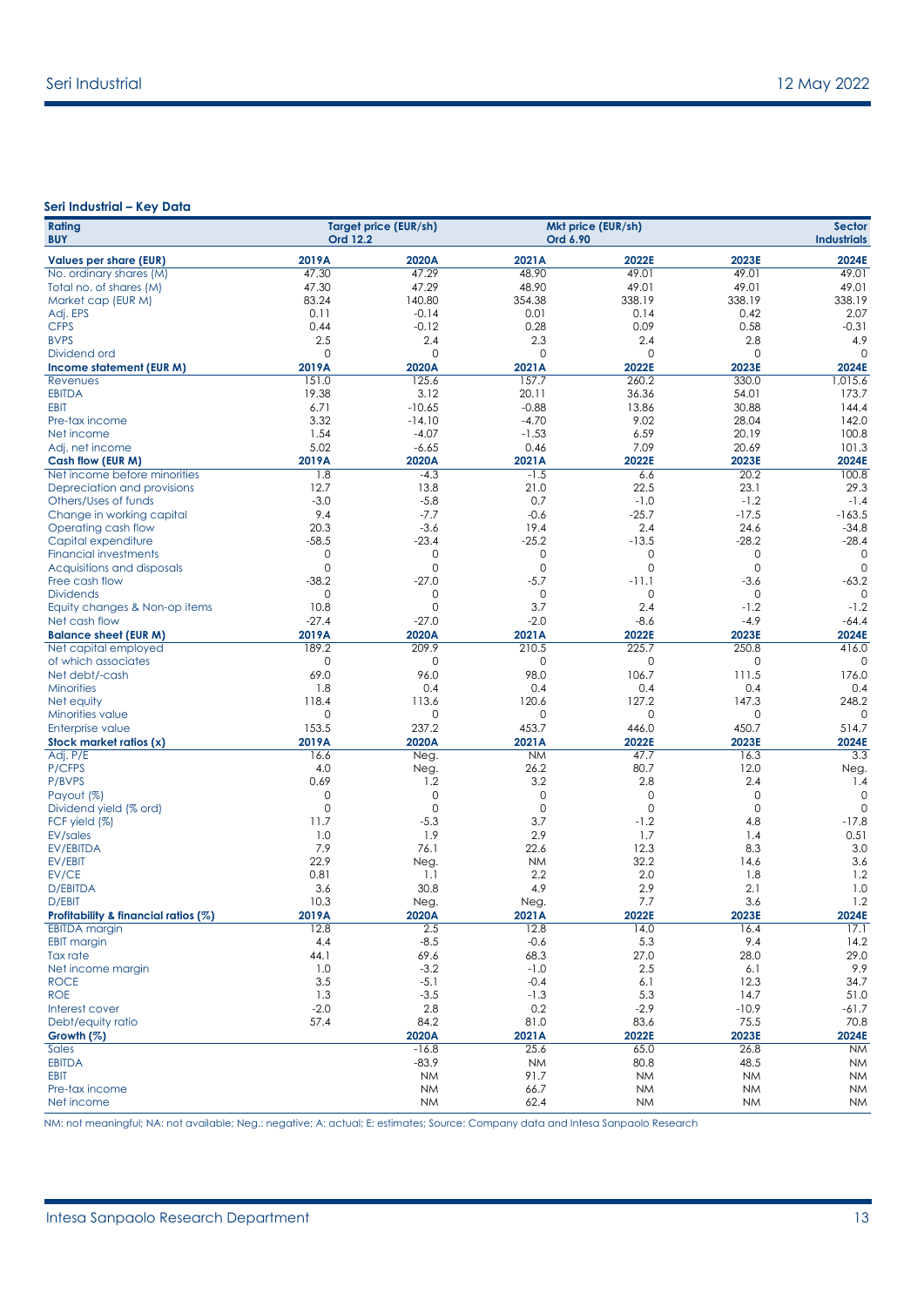### **Company Snapshot**

#### **Company Description Key Risks**

Seri Industrial is a listed company on the MTA of Borsa Italiana. The mission of Seri Industrial is to accelerate the energetic transition to sustainability and decarbonization, controlling the entire supply chain of electric accumulators and plastic components.The Group operates through two operating companies: (i) Seri Plast, operating in the production and recycling of plastic material for the battery, automotive and hydro-thermosanitary market; (ii) FIB, active, through the brand FAAM, in the design, production and recycling of lead-acid and Li-Ion batteries for industrial, storage, military and special applications, as well as in the design and construction of plants for the recycling of batteries. The activities shape a fully integrated cycle and recovery of raw materials, representing a unique example of Circular Economy.

| Mkt price (EUR)  | 6.90            | Free float (%) | 31.5                       |
|------------------|-----------------|----------------|----------------------------|
| No. of shares    | 49.01           | Major shr      | Civitillo V.               |
| 52Wk range (EUR) | 10.7/6.2        | (%)            | 60.4                       |
| Reuters          | SERK.MI         | Bloomberg      | SERI IM                    |
| Performance (%)  | <b>Absolute</b> |                | <b>Rel. FTSE IT All Sh</b> |
| $-1M$            | $-9.2$          | $-1M$          | $-2.4$                     |
| $-3M$            | $-13.4$         | $-3M$          | 17                         |
| $-12M$           | $-2.3$          | $-12M$         | 5.4                        |

#### **Company specific risks:**

- Execution risks at Teverola 2 plant;
- Technology evolution risks in batteries;
- Supply shortage and higher raw material prices;

#### **Sector generic risks:**

- Overcapacity: a significant amount of capacity is coming on stream in the near future

- Trade barriers may emerge as countries tend to protect the local industry
- Geopolitical risks may impair operations (rare earth minings, raw material supply, etc)

#### **Key data Estimates vs. consensus**

| EUR M $(Y/E$ Dec) | 2021A   | 2022E | 2023E | 2024F         |
|-------------------|---------|-------|-------|---------------|
| Sales             | 157.7   | 260.2 |       | 330.0 1.015.6 |
| <b>EBITDA</b>     | 20.11   | 36.36 | 54.01 | 173.7         |
| <b>EBIT</b>       | $-0.88$ | 13.86 | 30.88 | 1444          |
| Pre-tax income    | $-4.70$ | 9.02  | 28.04 | 142.0         |
| Net income        | $-1.53$ | 6.59  | 2019  | 100.8         |
| <b>EPS</b>        | 0.01    | 0.14  | 0.42  | 2.07          |



#### **Sales breakdown by division (%) Sales breakdown by geography (%)**



Source: Company data, Intesa Sanpaolo Research estimates and FactSet consensus data (priced at market close of 10/05/2022)

### **Our Mid Corporate Definition**

**Italy is characterised by a large number of non-listed and listed micro, small and medium-sized companies. Looking at the revenues of these Italian companies, around 5,000 companies eligible for listing have revenues below EUR 1,500M based on Intesa Sanpaolo elaborations. We define these companies as 'Mid Corporate'. Looking more specifically at Italian listed companies, we include in our Mid Corporate segment all STAR companies and those with a market capitalisation below EUR 1Bn.**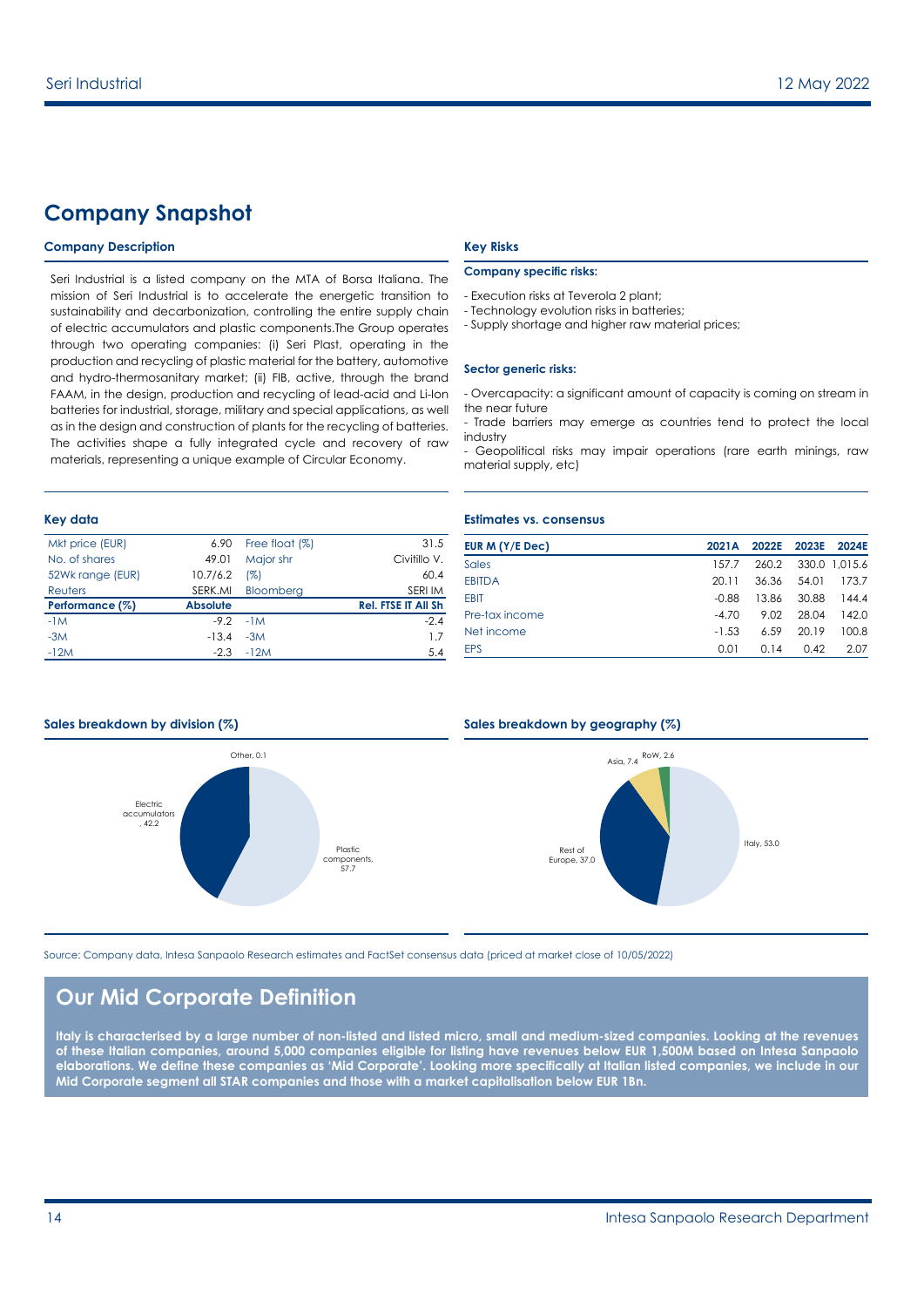#### **Disclaimer**

#### **Analyst certification**

The financial analyst who prepared this report, and whose name and role appear on the first page, certifies that:

1. The views expressed on the company mentioned herein accurately reflect independent, fair and balanced personal views; 2. No direct or indirect compensation has been or will be received in exchange for any views expressed.

#### **Specific disclosures**

- Neither the analyst nor any person closely associated with the analyst has a financial interest in the securities of the company.
- Neither the analyst nor any person closely associated with the analyst serves as an officer, director or advisory board member of the company.
- The analyst named in the document is a member of AIAF.
- The analyst named in this document is not reaistered with or aualified by FINRA, the U.S. regulatory body with oversight over Intesa Sanpaolo IMI Securities Corp. Accordingly, the analyst may not be subject to FINRA Rule 2241 and NYSE Rule 472 with respect to communications with a subject company, public appearances and trading securities in a personal account. For additional information, please contact the Compliance Department of Intesa Sanpaolo IMI Securities Corp. at 212-326-1133.
- The analyst of this report does not receive bonuses, salaries, or any other form of compensation that is based upon specific investment banking transactions.
- The research department supervisors do not have a financial interest in the securities of the company.

This research has been prepared by Intesa Sanpaolo SpA, and is distributed by Intesa Sanpaolo SpA, Intesa Sanpaolo-London Branch (a member of the London Stock Exchange) and Intesa Sanpaolo IMI Securities Corp. (a member of the NYSE and FINRA). Intesa Sanpaolo SpA accepts full responsibility for the contents of this report and also reserves the right to issue this document to its own clients. Intesa Sanpaolo SpA, is authorised by the Banca d'Italia and is regulated by the Financial Services Authority in the conduct of designated investment business in the UK and by the SEC for the conduct of US business.

Opinions and estimates in this research are as at the date of this material and are subject to change without notice to the recipient. Information and opinions have been obtained from sources believed to be reliable, but no representation or warranty is made as to their accuracy or correctness. Past performance is not a guarantee of future results. The investments and strategies discussed in this research may not be suitable for all investors. If you are in any doubt you should consult your investment advisor.

This report has been prepared solely for information purposes and is not intended as an offer or solicitation with respect to the purchase or sale of any financial products. It should not be regarded as a substitute for the exercise of the recipient's own judgment. No Intesa Sanpaolo SpA entity accepts any liability whatsoever for any direct, consequential or indirect loss arising from any use of material contained in this report. This document may only be reproduced or published with the name of Intesa Sanpaolo SpA.

Intesa Sanpaolo SpA has in place the Conflicts of Interest Management Rules for managing effectively the conflicts of interest which might affect the impartiality of all investment research which is held out, or where it is reasonable for the user to rely on the research, as being an impartial assessment of the value or prospects of its subject matter. A copy of these Rules is available to the recipient of this research upon making a written request to the Compliance Officer, Intesa Sanpaolo SpA, C.so Matteotti n° 1, 20121 Milan (MI) Italy. Intesa Sanpaolo SpA has formalised a set of principles and procedures for dealing with conflicts of interest ("Rules for Research"). The Rules for Research is clearly explained in the relevant section of Intesa Sanpaolo's website (www.intesasanpaolo.com).

Member companies of the Intesa Sanpaolo Group, or their directors and/or representatives and/or employees and/or persons closely associated with them, may have a long or short position in any securities mentioned at any time, and may make a purchase and/or sale, or offer to make a purchase and/or sale, of any of the securities from time to time in the open market or otherwise.

This document has been prepared and issued for, and thereof is intended for use by, MiFID II eligible counterparties/professional clients (other than elective professional clients) or otherwise by market professionals or institutional investors only, who are financially sophisticated and capable of evaluating investment risks independently, both in general and with regard to particular transactions and investment strategies.

Therefore, such materials may not be suitable for all investors and recipients are urged to seek the advice of their independent financial advisor for any necessary explanation of the contents thereof.

Persons and residents in the UK: this document is not for distribution in the United Kingdom to persons who would be defined as private customers under rules of the Financial Conduct Authority.

**US persons**: This document is intended for distribution in the United States only to Major US Institutional Investors as defined in SEC Rule 15a-6. US Customers wishing to effect a transaction should do so only by contacting a representative at Intesa Sanpaolo IMI Securities Corp. in the US (see contact details below).

Intesa Sanpaolo SpA issues and circulates research to Major Institutional Investors in the USA only through Intesa Sanpaolo IMI Securities Corp., 1 William Street, New York, NY 10004, USA, Tel: (1) 212 326 1150.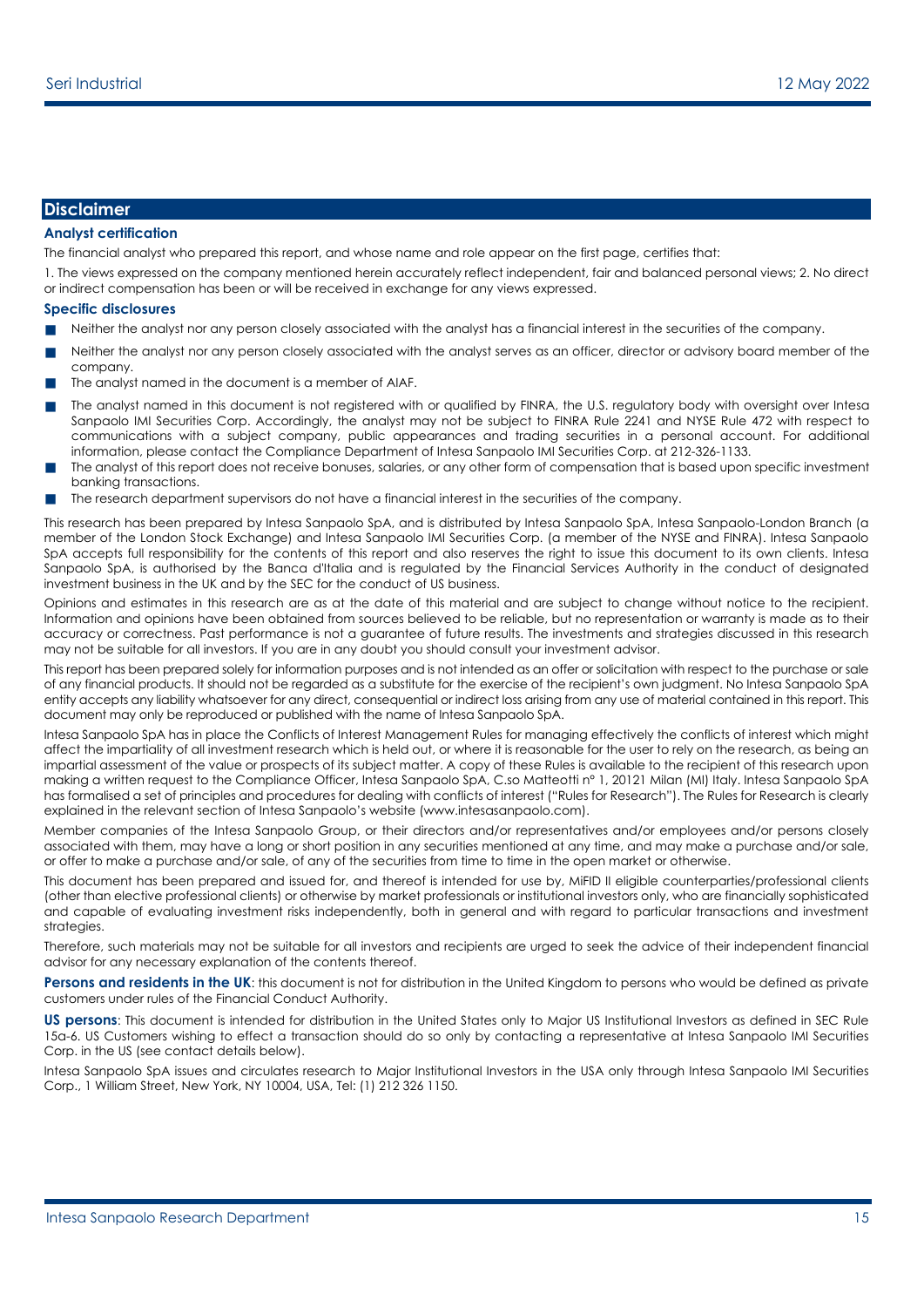#### **Inducements in relation to research**

This document has been prepared and issued for, and thereof is intended for use by, MiFID 2 eligible counterparties/professional clients (other than elective professional clients) or otherwise by market professionals or institutional investors only, who are financially sophisticated and capable of evaluating investment risks independently, both in general and with regard to specific transactions and investment strategies.

Therefore, such materials may not be suitable for all investors and recipients are urged to seek the advice of their independent financial advisor for any necessary explanation of the contents thereof.

Pursuant to the provisions of Delegated Directive (EU) 2017/593, this document can be qualified as an acceptable minor non-monetary benefit as it is:

Written material from a third party that is commissioned and paid for by a corporate issuer or potential issuer to promote a new issuance by the company, or where the third party firm is contractually engaged and paid by the issuer to produce such material on an ongoing basis (Specialist/Corporate Broker/Sponsor contract), provided that the relationship is clearly disclosed in the material and that the material is made available at the same time to any investment firms wishing to receive it or to the general public - Delegated Directive(EU) 2017/593 - art. 12 paragraph 3.

#### **Distribution Method**

This document is for the exclusive use of the person to whom it is delivered by Intesa Sanpaolo and may not be reproduced, redistributed, directly or indirectly, to third parties or published, in whole or in part, for any reason, without prior consent expressed by Intesa Sanpaolo. The copyright and all other intellectual property rights on the data, information, opinions and assessments referred to in this information document are the exclusive domain of the Intesa Sanpaolo banking group, unless otherwise indicated. Such data, information, opinions and assessments cannot be the subject of further distribution or reproduction in any form and using any technique, even partially, except with express written consent by Intesa Sanpaolo.

Persons who receive this document are obliged to comply with the above indications.

#### **Coverage policy and frequency of research reports**

The list of companies covered by the Research Department is available upon request. Intesa Sanpaolo SpA aims to provide continuous coverage of the companies on the list in conjunction with the timing of periodical accounting reports and any exceptional event that affects the issuer's operations. The companies for which Intesa Sanpaolo SpA acts as sponsor or specialist or other regulated roles are covered in compliance with regulations issued by regulatory bodies with jurisdiction. In the case of a short note, we advise investors to refer to the most recent company report published by Intesa Sanpaolo SpA's Research Department for a full analysis of valuation methodology, earnings assumptions, risks and the historical of recommendation and target price. In the Equity Daily note and Weekly Preview report the Research Department reconfirms the previously published ratings and target prices on the covered companies (or alternatively such ratings and target prices may be placed Under Review). Research qualified as a minor non-monetary benefit pursuant to provisions of Delegated Directive (EUR) 2017/593 is freely available on the IMI Corporate & Investment Banking Division web site (www.imi.intesasanpaolo.com); all other research is available by contacting your sales representative.

#### **Equity Research Publications in Last 12M**

The list of all recommendations on any financial instrument or issuer produced by Intesa Sanpaolo Research Department and distributed during the preceding 12-month period is available on the Intesa Sanpaolo website at the following address:

<https://group.intesasanpaolo.com/en/research/RegulatoryDisclosures/archive-of-intesa-sanpaolo-group-s-conflicts-of-interest0>

#### **Valuation methodology (long-term horizon: 12M)**

The Intesa Sanpaolo SpA Equity Research Department values the companies for which it assigns recommendations as follows:

We obtain a fair value using a number of valuation methodologies including: discounted cash flow method (DCF), dividend discount model (DDM), embedded value methodology, return on allocated capital, break-up value, asset-based valuation method, sum-of-the-parts, and multiples-based models (for example PE, P/BV, PCF, EV/Sales, EV/EBITDA, EV/EBIT, etc.). The financial analysts use the above valuation methods alternatively and/or jointly at their discretion. The assigned target price may differ from the fair value, as it also takes into account overall market/sector conditions, corporate/market events, and corporate specifics (ie, holding discounts) reasonably considered to be possible drivers of the company's share price performance. These factors may also be assessed using the methodologies indicated above.

#### **Equity rating key: (long-term horizon: 12M)**

In its recommendations, Intesa Sanpaolo SpA uses an "absolute" rating system, which is not related to market performance and whose key is reported below: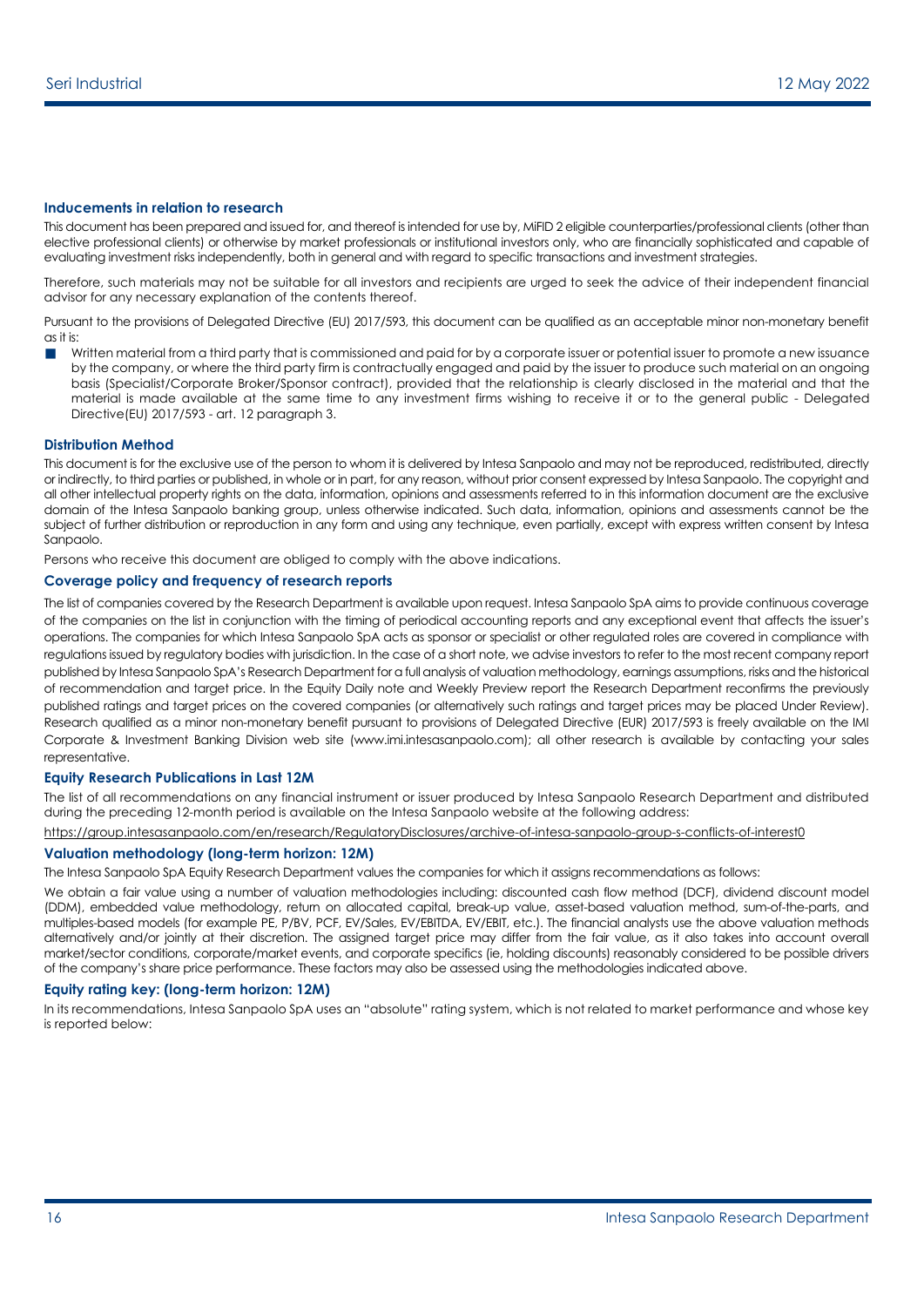#### **Equity Rating Key (long-term horizon: 12M)**

| Long-term rating        | <b>Definition</b>                                                                                            |
|-------------------------|--------------------------------------------------------------------------------------------------------------|
| <b>BUY</b>              | If the target price is 20% higher than the market price                                                      |
| <b>ADD</b>              | If the target price is 10%-20% higher than the market price                                                  |
| <b>HOLD</b>             | If the target price is 10% below or 10% above the market price                                               |
| <b>REDUCE</b>           | If the target price is 10%-20% lower than the market price                                                   |
| <b>SELL</b>             | If the target price is 20% lower than the market price                                                       |
| <b>RATING SUSPENDED</b> | The investment rating and target price for this stock have been suspended as there is not a sufficient       |
|                         | fundamental basis for determining an investment rating or target. The previous investment rating and target  |
|                         | price, if any, are no longer in effect for this stock.                                                       |
| NO RATING               | The company is or may be covered by the Research Department but no rating or target price is assigned either |
|                         | voluntarily or to comply with applicable regulations and/or firm policies in certain circumstances.          |
| <b>TENDER SHARES</b>    | We advise investors to tender the shares to the offer.                                                       |
| <b>TARGET PRICE</b>     | The market price that the analyst believes the share may reach within a one-year time horizon                |
| <b>MARKET PRICE</b>     | Closing price on the day before the issue date of the report, as indicated on the first page, except         |
|                         | where otherwise indicated                                                                                    |

#### **Historical recommendations and target price trends (long-term horizon: 12M)**

The 12M rating and target price history chart(s) for the companies currently under our coverage can also be found at Intesa Sanpaolo's website/Research/Regulatory disclosures: [https://group.intesasanpaolo.com/en/research/RegulatoryDisclosures/tp-and-rating-history--12-months-.](https://group.intesasanpaolo.com/en/research/RegulatoryDisclosures/tp-and-rating-history--12-months-) Note: please also refer to https://group.intesasanpaolo.com/it/research/equity--credit-research/equity in applicable cases for the ISP-UBI Equity Ratings Reconciliation Table, the archive of ex-UBI's previously published research reports and 12M historical recommendations.

#### **Target price and market price trend (-1Y) H**



| istorical recommendations and target price trend (-1Y) |
|--------------------------------------------------------|
|--------------------------------------------------------|

| <b>Date</b> | Rating     | TP (EUR) | <b>Mkt Price (EUR)</b> |
|-------------|------------|----------|------------------------|
| $05-Nov-21$ | BUY        | 13.8     | 9.8                    |
| 07-Oct-21   | BUY        | 13.9     | 8.1                    |
| 05-Jul-21   | <b>BUY</b> | 8.5      | 7.4                    |
|             |            |          |                        |

#### **Equity rating allocations (long-term horizon: 12M)**

#### **Intesa Sanpaolo Research Rating Distribution (at April 2022)**

| Number of companies considered: 130                         | ADD | <b>HOLD</b> | <b>REDUCT</b> | <b>SELL</b> |
|-------------------------------------------------------------|-----|-------------|---------------|-------------|
| Total Equity Research Coverage relating to last rating (%)* | nr  |             |               |             |
| of which Intesa Sanpaolo's Clients (%)**                    | оc  |             |               |             |

\* Last rating refers to rating as at end of the previous quarter; \*\* Companies on behalf of whom Intesa Sanpaolo and the other companies of the Intesa Sanpaolo Group have provided corporate and Investment banking services in the last 12 months; percentage of clients in each rating category

#### **Valuation methodology (short-term horizon: 3M)**

Our short-term investment ideas are based on ongoing special market situations, including among others: spreads between share categories; holding companies vs. subsidiaries; stub; control chain reshuffling; stressed capital situations; potential extraordinary deals (including capital increase/delisting/extraordinary dividends); and preys and predators. Investment ideas are presented either in relative terms (e.g. spread ordinary vs. savings; holding vs. subsidiaries) or in absolute terms (e.g. preys).

The companies to which we assign short-term ratings are under regular coverage by our research analysts and, as such, are subject to fundamental analysis and long-term recommendations. The main differences attain to the time horizon considered (monthly vs. yearly) and definitions (short-term 'long/short' vs. long-term 'buy/sell'). Note that the short-term relative recommendations of these investment ideas may differ from our long-term recommendations. We monitor the monthly performance of our short-term investment ideas and follow them until their closure.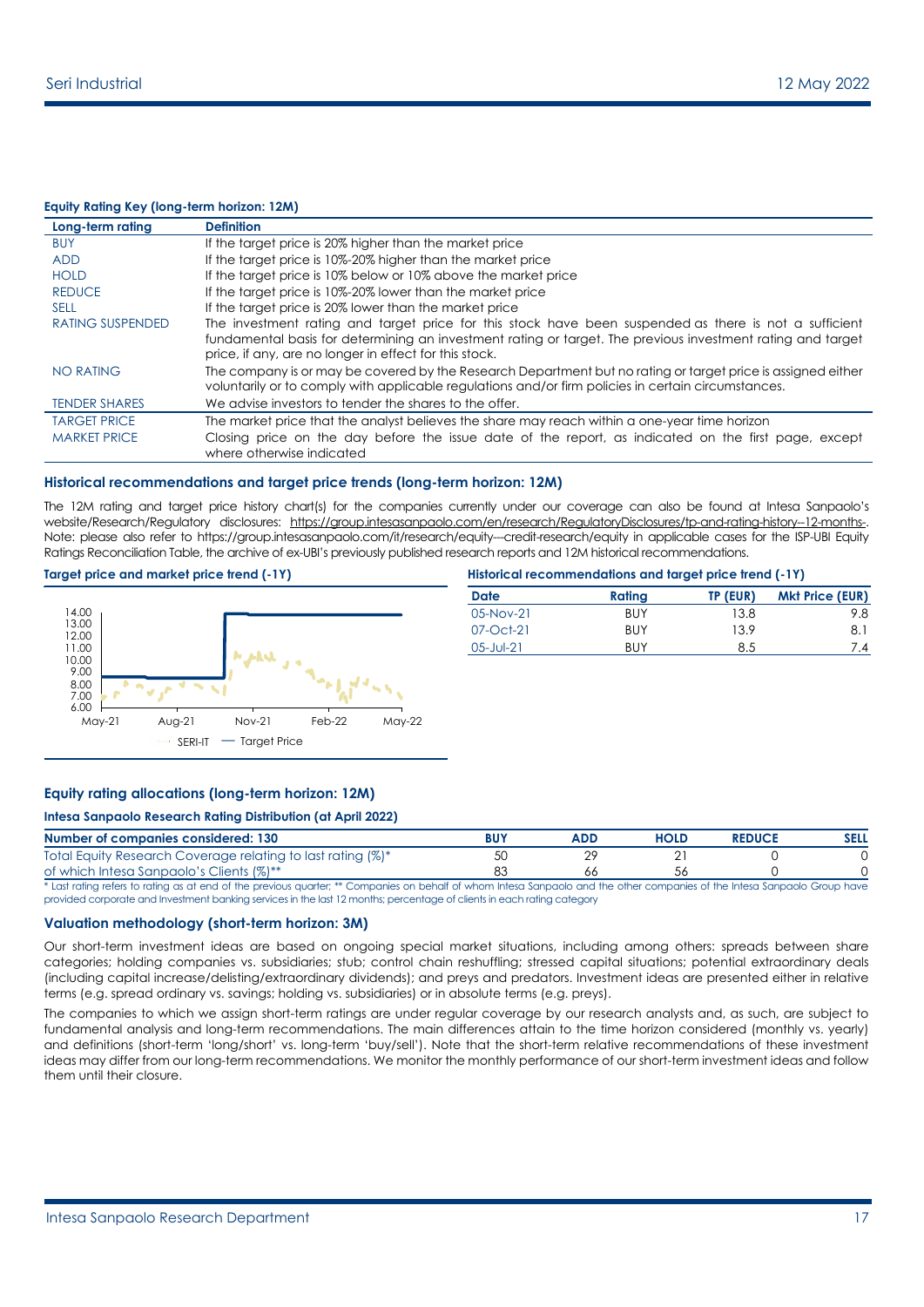#### **Equity rating key (short-term horizon: 3M)**

| Short-term rating | <b>Definition</b>                                                                                                                             |
|-------------------|-----------------------------------------------------------------------------------------------------------------------------------------------|
| LONG-             | Stock price expected to rise or outperform within three months from the time the rating was assigned due to                                   |
|                   | a specific catalyst or event                                                                                                                  |
| <b>SHORT</b>      | Stock price expected to fall or underperform within three months from the time the rating was assigned due<br>to a specific catalyst or event |

#### **Company-specific disclosures**

Intesa Sanpaolo S.p.A. and the other companies belonging to the Intesa Sanpaolo Banking Group (hereafter the "Intesa Sanpaolo Banking Group") have adopted written guidelines "Organisational, Management and Control Model" pursuant to Legislative Decree 8 June 2001 no. 231 (available at the Intesa Sanpaolo website, https://group.intesasanpaolo.com/en/governance/leg-decree-231-2001) setting forth practices and procedures, in accordance with applicable regulations by the competent Italian authorities and best international practice, including those known as Information Barriers, to restrict the flow of information, namely inside and/or confidential information, to prevent the misuse of such information and to prevent any conflicts of interest arising from the many activities of the Intesa Sanpaolo Banking Group, which may adversely affect the interests of the customer in accordance with current regulations.

In particular, the description of the measures taken to manage interest and conflicts of interest – related to Articles 5 and 6 of the Commission Delegated Regulation (EU) 2016/958 of 9 March 2016 supplementing Regulation (EU) No. 596/2014 of the European Parliament and of the Council with regard to regulatory technical standards for the technical arrangements for objective presentation of investment recommendations or other information recommending or suggesting an investment strategy and for disclosure of particular interests or indications of conflicts of interest as subsequently amended and supplemented, the FINRA Rule 2241, as well as the Financial Conduct Authority Conduct of Business Sourcebook rules COBS 12.4 - between the Intesa Sanpaolo Banking Group and issuers of financial instruments, and their group companies, and referred to in research products produced by analysts at Intesa Sanpaolo S.p.A. is available in the "Rules for Research " and in the extract of the "Corporate model on the management of inside information and conflicts of interest" published on the website of Intesa Sanpaolo S.p.A.

At the Intesa Sanpaolo website, webpage [https://group.intesasanpaolo.com/en/research/RegulatoryDisclosures/archive-of-intesa](https://group.intesasanpaolo.com/en/research/RegulatoryDisclosures/archive-of-intesa-sanpaolo-group-s-conflicts-of-interest)[sanpaolo-group-s-conflicts-of-interest](https://group.intesasanpaolo.com/en/research/RegulatoryDisclosures/archive-of-intesa-sanpaolo-group-s-conflicts-of-interest) you can find the archive of disclosure of interests or conflicts of interest of the Intesa Sanpaolo Banking Group in compliance with the applicable laws and regulations.

Furthermore, we disclose the following information on the Intesa Sanpaolo Banking Group's conflicts of interest.

- One or more of the companies of the Intesa Sanpaolo Banking Group plan to solicit investment banking business or intends to seek compensation from Seri Industrial in the next three months
- Intesa Sanpaolo acts as Corporate Broker relative to securities issued by Seri Industrial